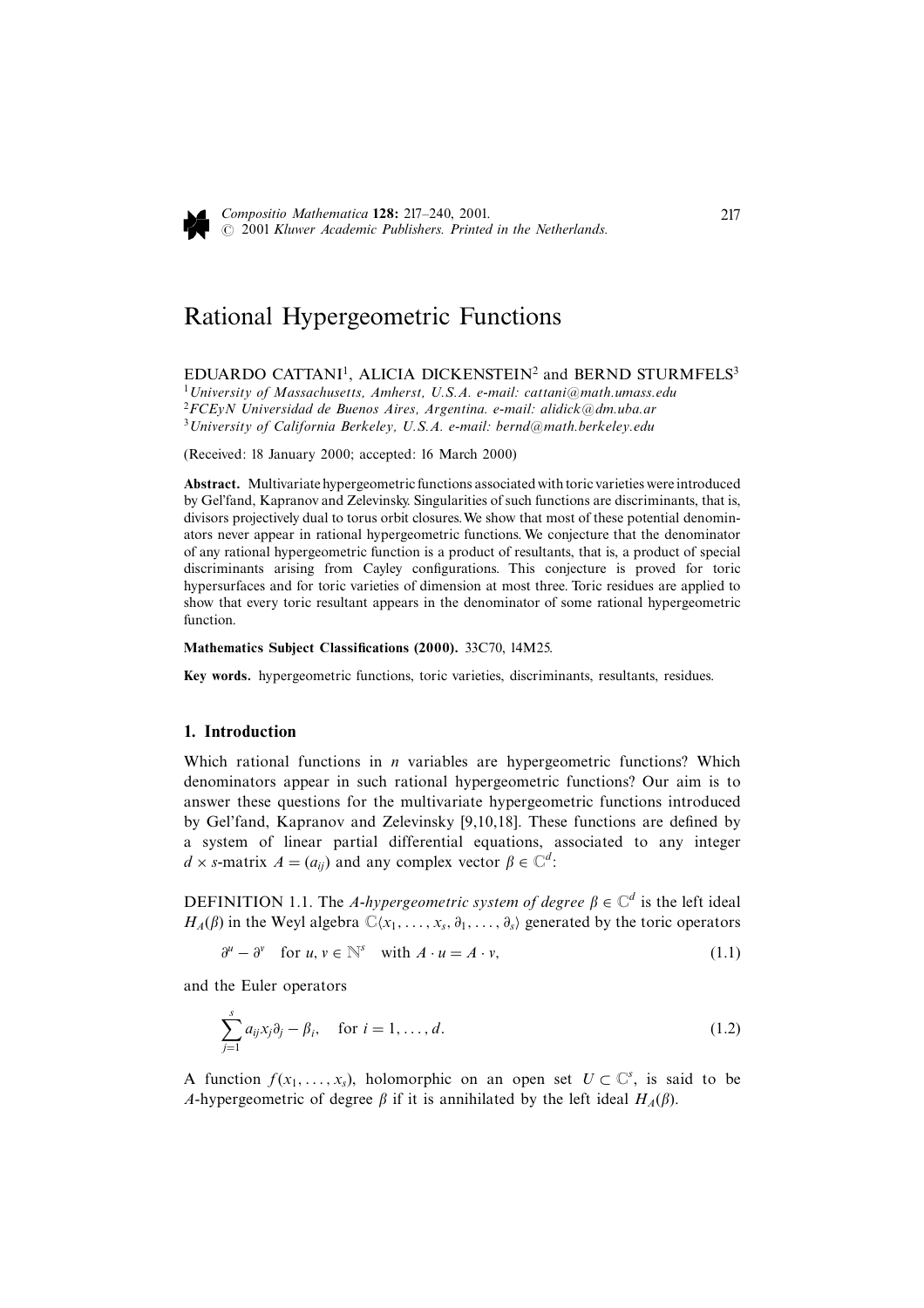Throughout this paper we use the multi-exponent notation  $\partial^{\mu} = \prod_{i=1}^{s} \partial_i^{\mu_i}$ . We shall assume that the rank of the matrix A equals d, the column vectors  $a_i$  of A are distinct, and the vector  $(1, 1, \ldots, 1)$  lies in the row span of A.

These hypotheses greatly simplify our exposition, but our main results remain valid without them. The last hypothesis means that the toric ideal

$$
I_A := \langle \xi^u - \xi^v : A \cdot u = A \cdot v \rangle \subset \mathbb{C}[\xi_1, \ldots, \xi_s]
$$

is homogeneous with respect to total degree and defines a projective toric variety  $X_A \subset \mathbb{P}^{s-1}$ , and the columns of A represent a configuration  $\{a_1, \ldots, a_s\}$  of s distinct points in affine  $(d-1)$ -space. This condition ensures that the system  $H<sub>A</sub>(\beta)$  has only regular singularities [9], [18, Theorem 2.4.11]. A detailed analysis of the non-regular case was carried out by Adolphson [1].

The system  $H_A(\beta)$  is always holonomic. Its holonomic rank  $r_A(\beta)$  coincides with the dimension of the space of local holomorphic solutions in  $\mathbb{C}^s$  Sing( $H_A(\beta)$ ). If  $I_A$  is Cohen–Macaulay or  $\beta$  is generic in  $\mathbb{C}^d$ , then

$$
r_A(\beta) = \text{degree}(X_A) = \text{vol}(\text{conv}(A)),\tag{1.3}
$$

the normalized volume of the lattice polytope  $\text{conv}(A) = \text{conv}\{a_1, \ldots, a_s\}$ . The inequality  $r_A(\beta) \geq v_0((\text{conv}(A))$  holds without any assumptions on A and  $\beta$ . See [1, 9, 18] for proofs and details. If  $d = 2$ , i.e. when  $X_A$  is a curve, then (1.3) holds for all  $\beta \in \mathbb{C}^2$  if and only if  $I_A$  is Cohen–Macaulay [4].

The irreducible components of  $\text{Sing}(H_A(\beta))$  are the hypersurfaces defined by the A'-discriminants  $D_{A'}$ , where A' runs over facial subsets of A, or, equivalently,  $X_{A'}$  runs over closures of torus orbits on  $X_A$ . The A-discriminant  $D_A$  is the irreducible polynomial defining the dual variety of the toric variety  $X_A$ , with the convention  $D_A = 1$  if that dual variety is not a hypersurface; see [1, 9, 11]. Note that for a singleton  $A' = \{a_j\}$  we have  $D_{A'} = x_j$ .

Consider any rational A-hypergeometric function of degree  $\beta$ ,

$$
f(x_1, ..., x_s) = \frac{P(x_1, ..., x_s)}{Q(x_1, ..., x_s)},
$$
\n(1.4)

where  $P$  and  $Q$  are relatively prime polynomials. The denominator equals

$$
Q(x_1, \ldots, x_s) = \prod_{A'} D_{A'}(x_1, \ldots, x_s)^{i_{A'}},
$$
\n(1.5)

where  $A'$  runs over facial subsets of A and the  $i_{A'}$  are non-negative integers.

Our long-term goal is to classify all rational A-hypergeometric functions. For toric curves this was done in [4]: if  $d = 2$ , every rational A-hypergeometric function is a Laurent polynomial. Here we generalize this result to higher-dimensional toric varieties, by studying rational A-hypergeometric functions which are not Laurent polynomials. We note that, by [18, Lemma 3.4.10], A-hypergeometric polynomials exist for all toric varieties  $X_A$ .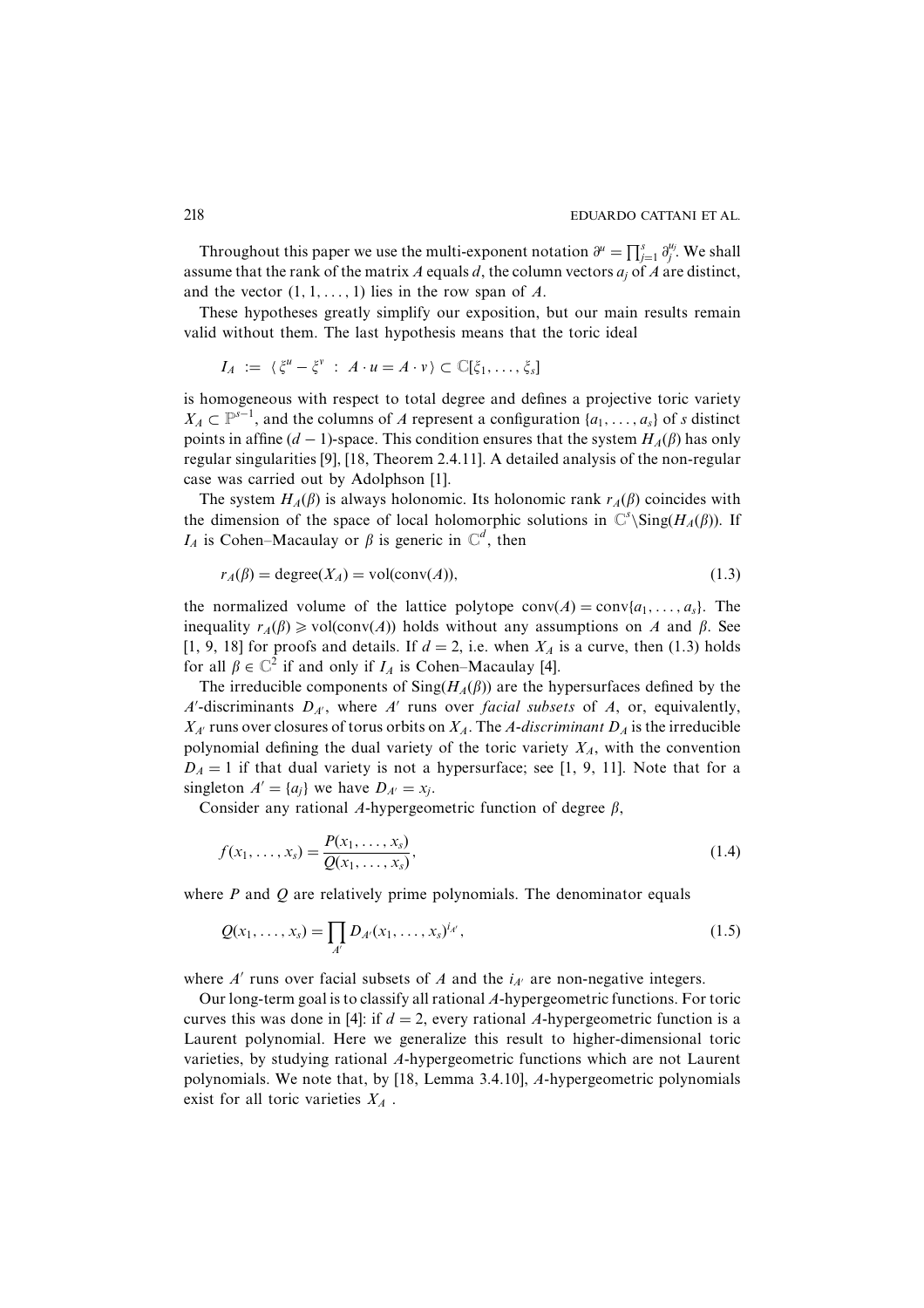We call the matrix A gkz-rational if the A-discriminant  $D<sub>A</sub>$  is not a monomial and appears in the denominator  $(1.5)$  of some rational A-hypergeometric function  $(1.4)$ . The smallest example of a gkz-rational configuration is

$$
A = \Delta_1 \times \Delta_1 = \begin{pmatrix} 1 & 0 & 1 & 0 \\ 0 & 1 & 0 & 1 \\ 0 & 1 & 1 & 0 \end{pmatrix},
$$
 (1.6)

since  $1/(x_1x_2 - x_3x_4)$  is A-hypergeometric of degree  $\beta = (-1, -1, -1)^T$ . Note that (1.6) encodes the Gauss hypergeometric function  ${}_2F_1$  [18, § 1.3].

More generally, the product of simplices  $A = \Delta_p \times \Delta_q$  is gkz-rational if and only if  $p = q$ . The Segre variety  $X_A = \mathbb{P}^q \times \mathbb{P}^q$  is projectively dual to the  $(q+1) \times$  $(q+1)$ -determinant, and the reciprocal of this determinant is a rational A-hypergeometric function. Consider by contrast the configuration  $A = 2 \cdot \Delta_q$ . The toric variety  $X_A$  is the quadratic Veronese embedding of  $\mathbb{P}^q$ , whose projectively dual hypersurface is the discriminant of a quadratic form,

$$
D_A = \det \begin{pmatrix} 2x_{00} & x_{01} & x_{02} & \cdots & x_{0q} \\ x_{01} & 2x_{11} & x_{12} & \cdots & x_{1q} \\ x_{02} & x_{12} & 2x_{22} & \cdots & x_{2q} \\ \vdots & \vdots & \vdots & \ddots & \vdots \\ x_{0q} & x_{1q} & x_{2q} & \cdots & 2x_{qq} \end{pmatrix} .
$$
 (1.7)

Theorem 1.2 below implies that the classical ('dense') discriminants such as (1.7) do not appear in the denominators of rational hypergeometric functions. In other words, multiples of simplices,  $A = r \cdot \Delta_q$ , are never gkz-rational.

In Section 2 we resolve the case of *circuits*, that is, matrices  $A$  whose kernel is spanned by a single vector  $b = b_+ - b_- \in \mathbb{Z}^s$ . We call A balanced if the positive part  $b_{+}$  is a coordinate permutation of the negative part  $b_{-}$ , and we show that A is balanced if and only if  $\Lambda$  is gkz-rational. In Section 3 we study arbitrary configurations  $A$ , and we prove the following theorem:

THEOREM 1.2. If the configuration A contains an unbalanced circuit which does not lie in any proper facial subset of  $A$ , then  $A$  is not gkz-rational.

This implies that gkz-rational configurations are rare; for instance, they have no interior points. Hence, reflexive polytopes [2] are not gkz-rational, and sufficiently ample embeddings of any toric variety are not gkz-rational.

In order to formulate a conjectural characterization of gkz-rational configurations, we recall the following construction from [11]. Let  $A_0, A_1, \ldots, A_r$  be vector configurations in  $\mathbb{Z}^r$ . Their *Cayley configuration* is defined as

$$
A = \{e_0\} \times A_0 \cup \{e_1\} \times A_1 \cup \cdots \cup \{e_r\} \times A_r \subset \mathbb{Z}^{r+1} \times \mathbb{Z}^r,
$$
\n
$$
(1.8)
$$

where  $e_0, \ldots, e_r$  is the standard basis of  $\mathbb{Z}^{r+1}$ .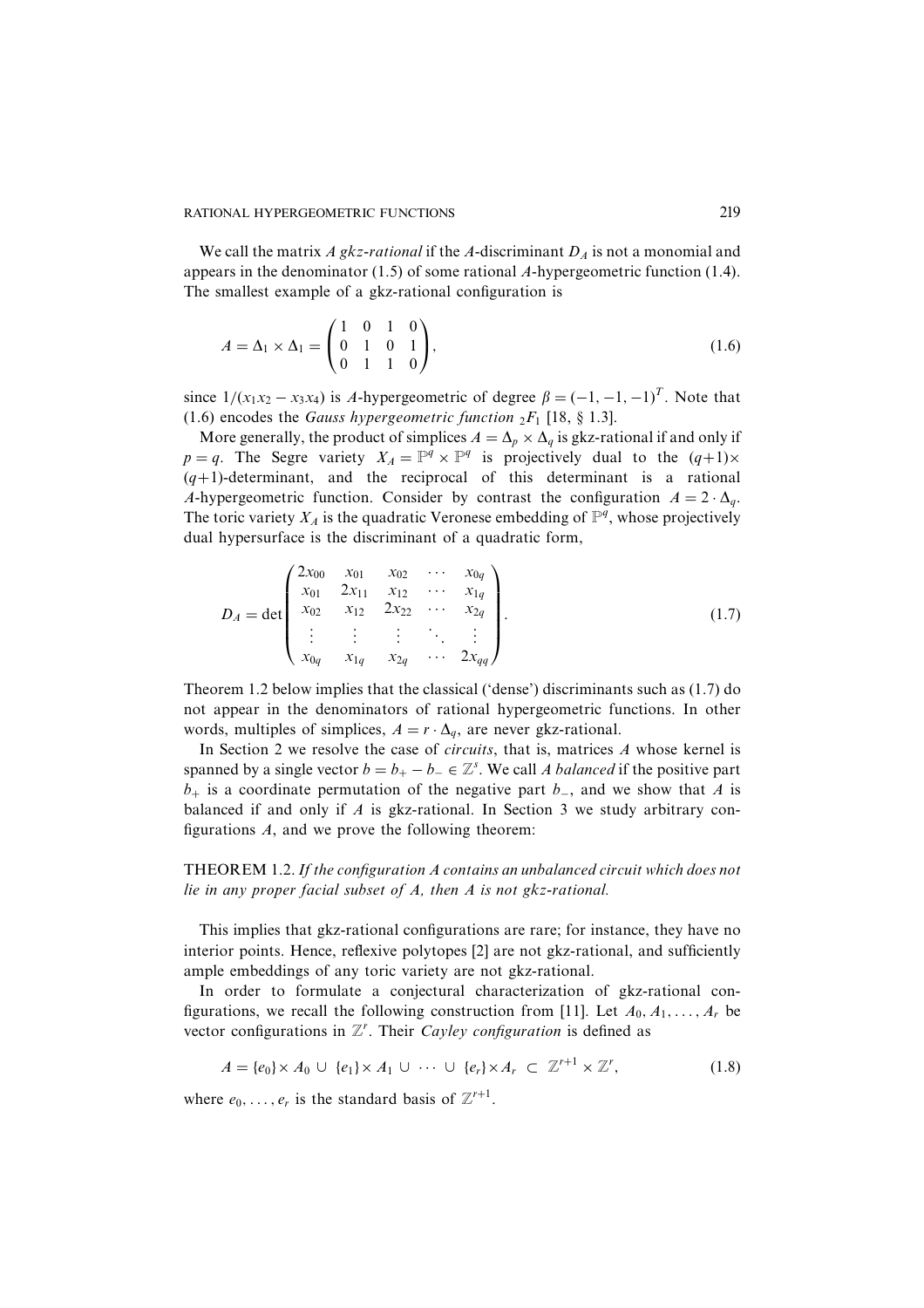We call *A essential* if the Minkowski sum  $\sum_{i \in I} A_i$  has affine dimension at least |*I*| for every proper subset  $I$  of  $\{0, \ldots, r\}$ . Cayley configurations are very special. For instance, a configuration A in the plane  $(d = 3)$  is a Cayley configuration if and only if  $A$  lies on two parallel lines; such an  $A$  is essential if and only if each line contains at least two points.

CONJECTURE 1.3. An arbitrary configuration A is gkz-rational if and only if A is affinely isomorphic to an essential Cayley configuration (1.8).

This conjecture can be reformulated as follows. The discriminant of an essential Cayley configuration coincides with the sparse resultant  $R_{A_0,A_1,...,A_r}$ ; see [11, § 8.1.1]. That resultant characterizes the solvability of a sparse polynomial system  $f_0 = f_1 = \cdots = f_r = 0$  with support  $(A_0, A_1, \ldots, A_r)$ ,

$$
f_i(t_1,..., t_r) = \sum_{a \in A_i} x_a t^a
$$
,  $i = 0, 1, ..., r$ .

By Corollary 5.2, Conjecture 1.3 is equivalent to the following:

CONJECTURE 1.4. A discriminant  $D_A$  appears in the denominator of a rational A-hypergeometric function if and only if  $D_A$  is a resultant  $R_{A_0,A_1,...,A_r}$ .

Being a resultant among discriminants is being a needle in a haystack. None of the univariate or classical discriminants such as  $(1.7)$  are resultants. On the other hand, consider two triples of equidistant points on parallel lines,

$$
A = \{e_0\} \times A_0 \cup \{e_1\} \times A_1 = \begin{pmatrix} 1 & 1 & 1 & 0 & 0 & 0 \\ 0 & 0 & 0 & 1 & 1 & 1 \\ 0 & 1 & 2 & 0 & 1 & 2 \end{pmatrix}.
$$
 (1.9)

This is the Cayley configuration of  $A_0 = A_1 = \{0, 1, 2\}$ . The variety  $X_A$  is a rational normal scroll in  $\mathbb{P}^5$ . Its discriminant  $D_A$  is the Sylvester resultant

$$
R_{A_0,A_1} = x_1^2 x_6^2 - x_1 x_2 x_6 x_5 - 2 x_1 x_3 x_4 x_6 + x_1 x_3 x_5^2 + x_2^2 x_4 x_6 - x_2 x_3 x_4 x_5 + x_3^2 x_4^2
$$

of the quadrics  $F_0 = x_1 u_1^2 + x_2 u_1 u_2 + x_3 u_2^2$  and  $F_1 = x_4 u_1^2 + x_5 u_1 u_2 + x_6 u_2^2$ . The following theorem is the second main result in this paper.

THEOREM 1.5. The if directions of Conjectures 1.3 and 1.4 hold. The only-if directions hold for  $d \leq 4$ , that is, for toric varieties  $X_A$  of dimension  $\leq 3$ .

The proof of the only-if direction is given in Section 4. It consists of a detailed combinatorial case analysis based on Theorem 1.2. The proof of the if direction, given in Section 5, is based on the notion of *toric residues* introduced by Cox [8], and on our earlier results in [6] about their denominators.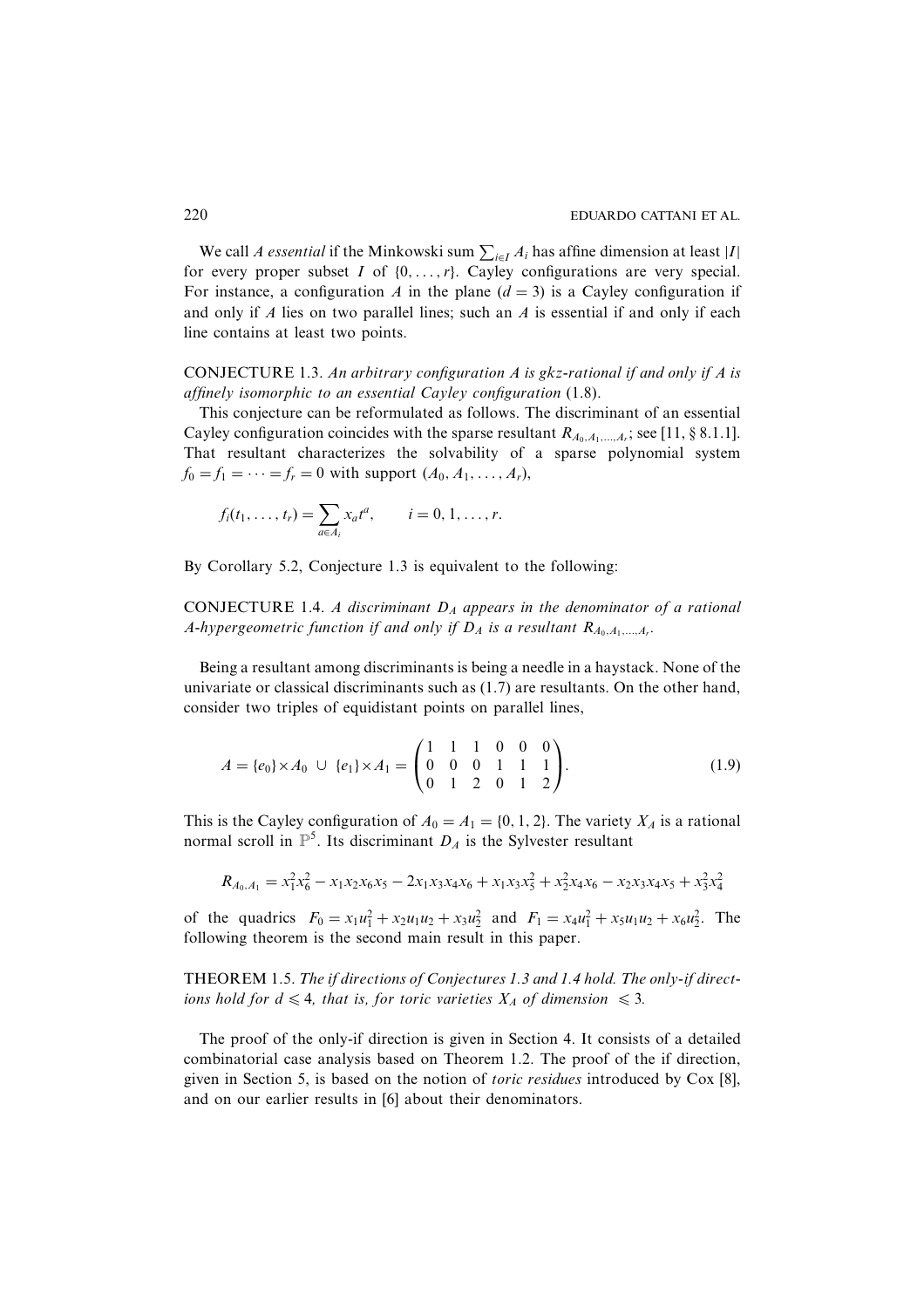#### RATIONAL HYPERGEOMETRIC FUNCTIONS

An example of a toric residue is the rational A-hypergeometric function

$$
\frac{1}{(2\pi i)^2} \int_{\Gamma} \frac{u_1 u_2}{F_0(u_1, u_2) \cdot F_1(u_1, u_2)} du_1 \wedge du_2 = \frac{x_1 x_6 - x_3 x_4}{R_{A_0, A_1}}.
$$
\n(1.10)

Here A is the configuration (1.9) and  $\Gamma$  is a suitable 2-cycle in  $\mathbb{C}^2$ . Such integrals can be evaluated by a single Gröbner basis computation; see [5].

# 2. Circuits

We fix a configuration A which is a circuit, that is, A is a  $d \times (d + 1)$ -matrix whose integer kernel is spanned by a vector  $b = (b_0, b_1, \dots, b_d)$  all of whose coordinates  $b_i$  are non-zero. After relabeling, we may assume

$$
b_i > 0
$$
 for  $j = 0, ..., m - 1$  and  $b_j < 0$  for  $j = m, ..., d$ , (2.1)

so that  $b_+ = (b_0, \ldots, b_{m-1}, 0, \ldots, 0)$  and  $b_- = (0, \ldots, 0, -b_m, \ldots, -b_d)$ . The toric variety  $X_A$  is a hypersurface in  $\mathbb{P}^d$ , defined by the principal ideal

 $I_A = \langle \xi^{b_+} - \xi^{b_-} \rangle = \langle \xi_0^{b_0} \cdots \xi_{m-1}^{b_{m-1}} - \xi_m^{-b_m} \cdots \xi_d^{-b_d} \rangle.$ 

In this section we shall prove our main conjecture for the case of circuits.

## THEOREM 2.1. Conjectures 1.3 and 1.4 are true for toric hypersurfaces.

A function  $f(x_0, x_1, \ldots, x_d)$  is A-hypergeometric if it is A-homogeneous (satisfies  $(1.2)$  for some  $\beta$ ) and annihilated by the homogeneous toric operator

$$
\partial^{b_+} - \partial^{b_-} = \partial_0^{b_0} \cdots \partial_{m-1}^{b_{m-1}} - \partial_m^{-b_m} \cdots \partial_d^{-b_d}.
$$
\n(2.2)

The order  $\rho$  of this operator equals the holonomic rank of  $H_A(\beta)$ :

$$
\rho := b_0 + \dots + b_{m-1} = -b_m - \dots - b_d = \text{vol}(\text{conv}(A)) = r_A(\beta).
$$

This holds for all  $\beta \in \mathbb{C}^d$  since the principal ideal  $I_A = \langle \xi^{b_+} - \xi^{b_-} \rangle$  is Cohen-Macaulay. The toric hypersurface  $X_A$  is projectively self-dual. Indeed, by [11, Proposition 9.1.8], the A-discriminant of the circuit  $A$  equals

$$
D_A = x^{b_-} - \lambda x^{b_+}, \quad \text{where } \lambda = (-1)^{\rho} b_-^b / b_+^b. \tag{2.3}
$$

Recall that the circuit A is balanced if  $d = 2m - 1$  and, after reordering if necessary,  $b_i = -b_{m+i}$  for  $i = 0, \ldots, m-1$ . Otherwise, we call A unbalanced. Note that the configuration (1.6) is a balanced circuit with  $b = (1, 1, -1, -1)$ .

**LEMMA** 2.2. Let A be a balanced circuit. Then the rational function  $1/D<sub>A</sub>$  is A-hypergeometric.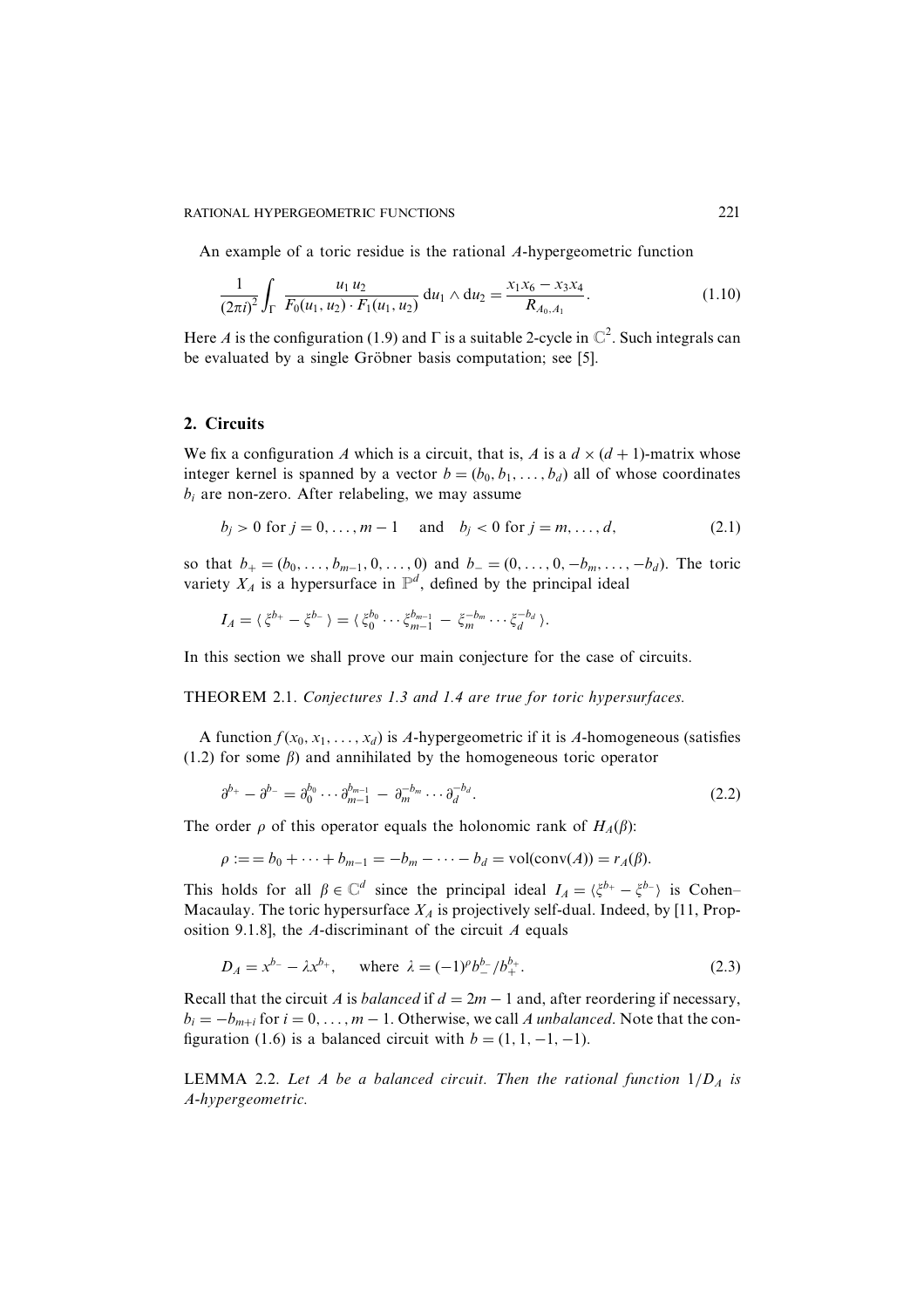*Proof.* Balanced implies  $b_{-}^{b-} = b_{+}^{b+}$  and  $\lambda = (-1)^{\rho}$ . Consider the expansion

$$
\frac{1}{D_A} = x^{-b_-} \cdot \frac{1}{1 - (-1)^{\rho} x^b} = \sum_{n=0}^{\infty} (-1)^{\rho} x^{nb_+ - (n+1)b_-}.
$$

For this series to be annihilated by  $(2.2)$  it is necessary and sufficient that

$$
\prod_{i=0}^{m-1} \prod_{j=1}^{b_i} (nb_i + j) = \prod_{i=m}^{s} \prod_{j=1}^{-b_i} (n(-b_i) + j) \text{ for all } n \geq 0.
$$

This identity holds if and only if the circuit  $A$  is balanced.

This lemma implies that balanced circuits are gkz-rational. The main result in this section is the following converse to this statement. For an arbitrary configuration  $A$ , we say that A is weakly gkz-rational if there exists a rational A-hypergeometric function which is not a Laurent polynomial.

**THEOREM** 2.3. Let A be a circuit in  $\mathbb{Z}^d$ . Then the following are equivalent: (1) A is balanced; (2) A is gkz-rational; (3) A is weakly gkz-rational.

*Proof.* The implication from (1) to (2) follows from the previous lemma. The equivalence of (2) and (3) holds because every proper facial subset  $A'$  of  $A$  is affinely independent. Hence, the only non-constant  $A'$ -discriminants arising from facial subsets A' arise from vertices  $A' = \{a_i\}$ , in which case  $D_{A'} = x_i$ .

It remains to prove the implication from (2) to (1). Suppose that  $\Lambda$  is gkz-rational. Consider a non-Laurent rational A-hypergeometric function and expand it as a Laurent series with respect to increasing powers of  $x^b$ . It follows from the results in [18, Section 3.4] that this series is the sum of a Laurent polynomial and a *canonical* A-hypergeometric series of the following form:

$$
F(x) = x^{c} \cdot \sum_{n=0}^{\infty} (-1)^{pn} \frac{\prod_{j \geq m} (-c_{j} - nb_{j} - 1)!}{\prod_{j < m} (c_{j} + nb_{j})!} x^{nb}.
$$
\n
$$
(2.4)
$$

Here  $c = (c_0, c_1, \ldots, c_d)$  is a suitable integer vector. The series  $F(x)$  represents a rational function. We may view the series on the right-hand side of  $(2.4)$  as defining a rational function of the single variable  $t = x^b = x^{b_+}/x^{b_-}$ .

$$
\varphi(t) = \sum_{n=0}^{\infty} (-1)^{pn} \frac{\prod_{j \ge m} (-c_j - nb_j - 1)!}{\prod_{j < m} (c_j + nb_j)!} t^n \tag{2.5}
$$

The A-discriminant equals  $D_A = x^{b-}(1 - \lambda t)$  where  $\lambda = (-1)^b b_-^b / b_+^b$ . This implies that the rational function  $\varphi(t)$  may be written as a quotient

$$
\varphi(t) = \frac{P(t)}{(1 - \lambda t)^{k+1}},
$$

where  $P(t)$  is a polynomial and  $k \in \mathbb{N}$ . It follows from [19, Corollary 4.3.1] that the

222

 $\Box$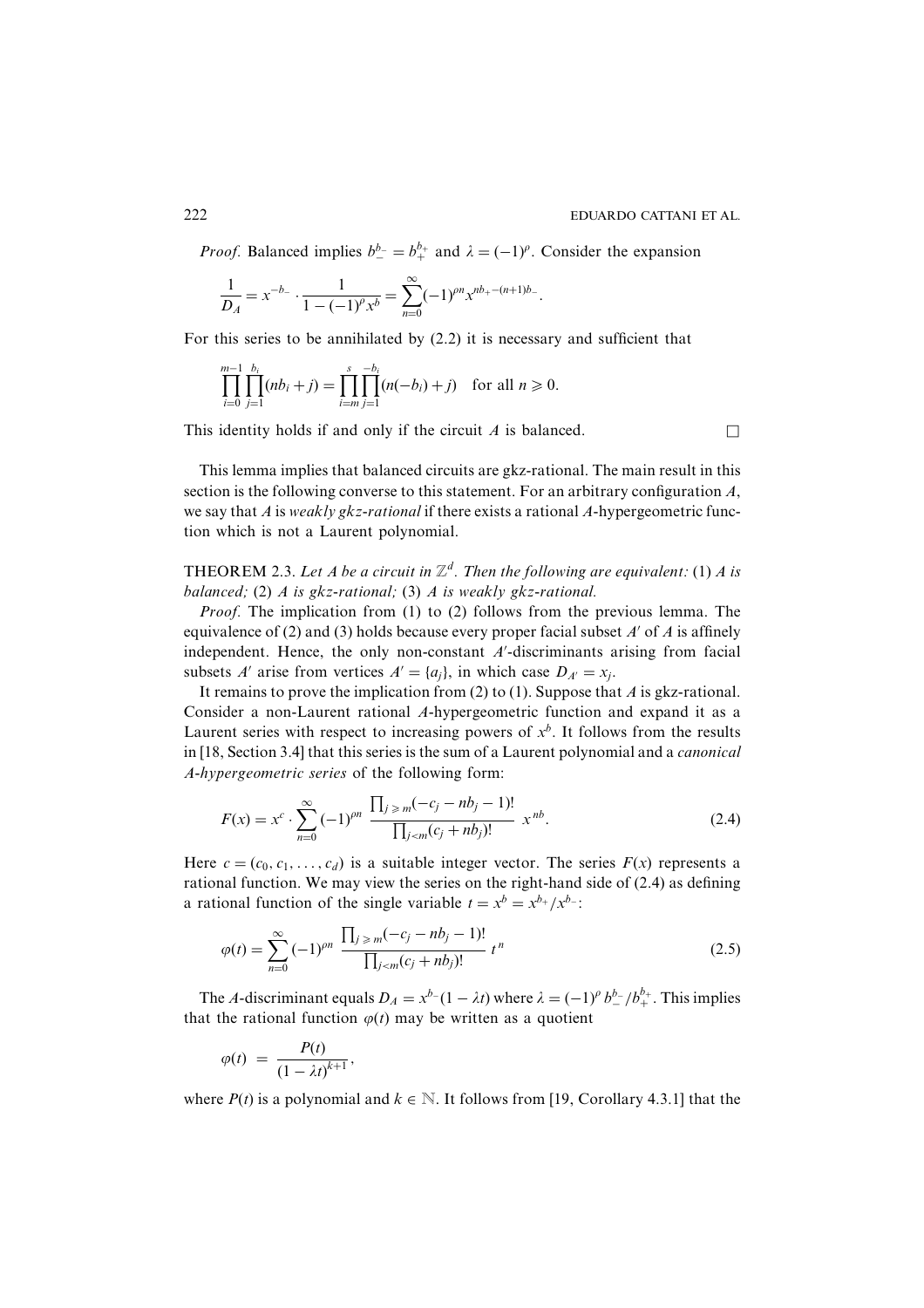coefficients of the series (2.5) must be of the form  $\lambda^n$  times a polynomial in *n*. That is, the following expression is a polynomial in  $n$ .

$$
\gamma(n) := \lambda^{-n} \cdot \frac{\prod_{j \ge m} (-c_j - nb_j - 1)!}{\prod_{j < m} (c_j + nb_j)!}
$$

The rational function  $\mu(z) := \gamma(z+1)/\gamma(z)$  satisfies the following general identity [16, Lemma 2.1] for any fixed complex number  $z_0$ :

$$
\sum_{\alpha \in z_0 + \mathbb{Z}} \text{ord}_{\alpha}(\mu) = 0. \tag{2.6}
$$

Our rational function  $\mu(z)$  has its poles among the points

$$
-\left(\frac{c_j}{b_j}+\frac{1}{b_j}\right), -\left(\frac{c_j}{b_j}+\frac{2}{b_j}\right), \ldots, -\left(\frac{c_j}{b_j}+1\right); \quad j=0,\ldots, m-1,
$$

and its zeroes among

$$
-\frac{c_j}{b_j}, -\left(\frac{c_j}{b_j}+\frac{1}{b_j}\right), \ldots, -\left(\frac{c_j}{b_j}+\frac{-b_j-1}{b_j}\right); \quad j=m, \ldots, d.
$$

We may assume  $b_0 = \max\{b_i : j = 0, ..., m-1\}$  and  $-b_m = \max\{-b_i : j = 0, ..., m-1\}$  $m, \ldots, d$ . Suppose now that  $b_0 > -b_m$ . Then,  $\mu(z)$  has a pole at a point  $p/b_0$  with  $p$  and  $b_0$  coprime, but since none of the zeroes may be of this form, this contradicts (2.6). A symmetric argument leads to a contradiction if we assume  $b_0 < -b_m$ . This implies that  $b_0 = -b_m$  and therefore

$$
\gamma(n) \cdot \frac{(c_0 + nb_0)!}{(-c_m - nb_m - 1)!}
$$

is also rational function of  $n$ . Consequently, we can iterate our argument to conclude that, after reordering,  $b_i = -b_{m+i}$  for all  $i = 0, ..., m - 1$ .  $\Box$ 

*Remark* 2.4. The above results imply that a circuit A is gkz-rational if and only if the specific rational function  $1/D_A$  is A-hypergeometric. The same statement is false for non-circuits. For instance, for the gkz-rational configuration in  $(1.9)$ , the function  $1/D_A = 1/R_{A_0,A_1}$  is not A-hypergeometric.

Let us now return to the result stated at the beginning of this section.

*Proof of Theorem 2.1.* Theorem 2.3 and the lemma below imply Conjecture 1.3. The equivalence of Conjectures 1.3 and 1.4 will be shown in Section 5.  $\Box$ 

LEMMA 2.5. A circuit A is balanced if and only if it is affinely isomorphic to an essential Cayley configuration (1.8).

*Proof.* We first prove the if-direction. Let  $A$  be an essential Cayley configuration which is a circuit. Each  $A_i$  must consist of a pair of vectors in  $\mathbb{Z}^r$ , so that A becomes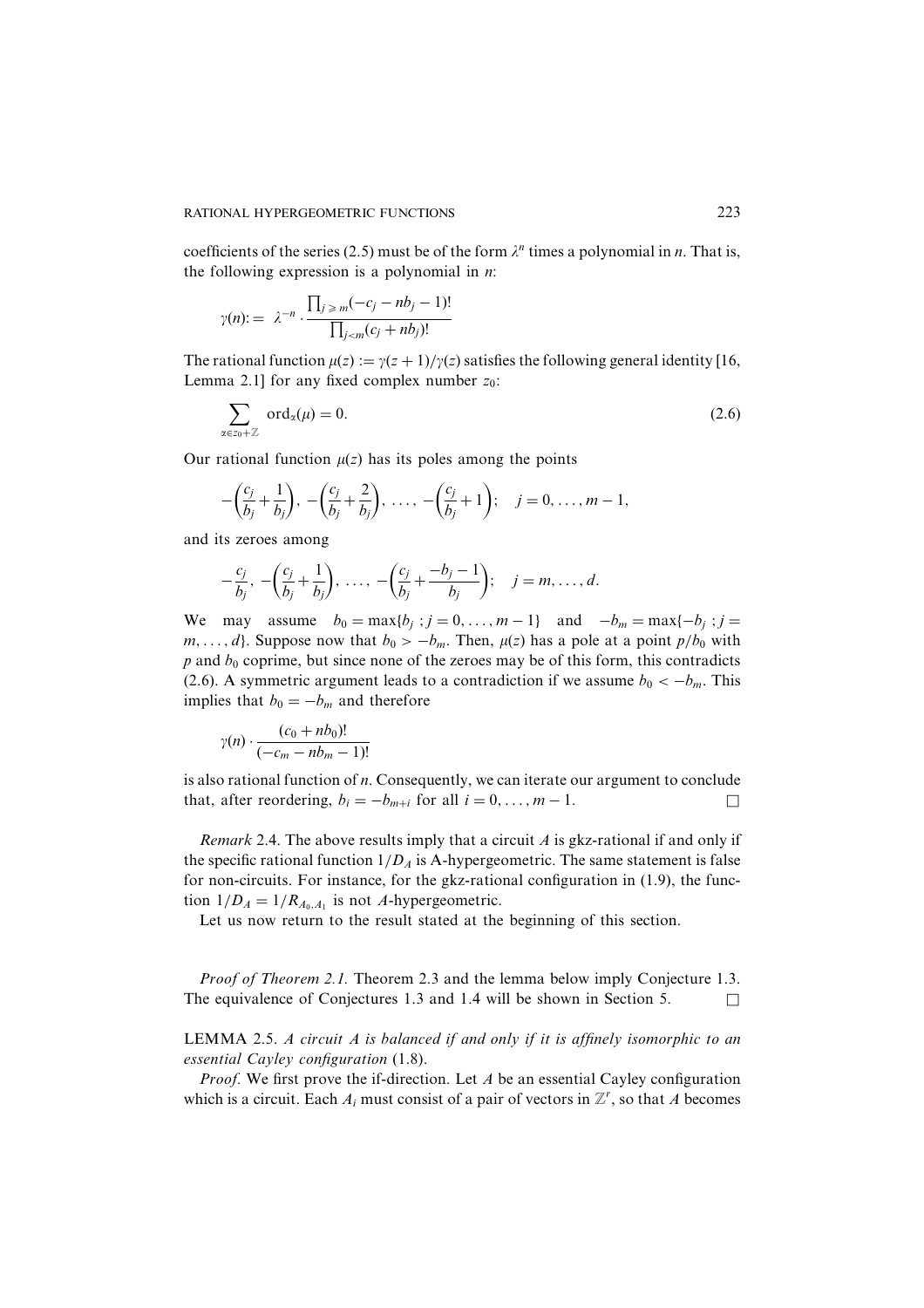an  $(2r + 1) \times (2r + 2)$ -matrix. The first  $r + 1$  rows of A show that the kernel of A is spanned by a vector  $b = (b_0, -b_0, b_1, -b_1, \dots, b_r, -b_r)$ . This means that A is balanced. Conversely, if  $A$  is balanced then we can apply left multiplication by an element of  $GL(d, \mathbb{Q})$  to get isomorphically

$$
A = \begin{pmatrix} I_m & I_m \\ 0 & \widetilde{A} \end{pmatrix}
$$

where  $\widetilde{A}$  is an  $(m-1) \times m$  integral matrix of rank  $m-1$ . By permuting columns we see that A is an essential Cayley configuration for  $m = r + 1$ .  $\Box$ 

# 3. The General Case

In this section we prove Theorem 1.2. A configuration  $\vec{A}$  is called *non-degenerate* if the A-discriminant  $D_A$  is neither equal to 1 nor a variable. Circuits are non-degenerate by (2.3). Recall that  $D_A$  is a variable if and only if A is a point. A subconfiguration  $B \subseteq A$  is called *spanning* if B is not contained in any proper facial subset of  $A$ . If the dimension of  $B$  is equal to the dimension of  $A$  then  $B$ is spanning, but the converse is not true. For instance, the vertex set of an octahedron contains spanning circuits but no full-dimensional circuits.

The condition  $D_A = 1$  means that the dual variety to the toric variety  $X_A$  is not a hypersurface. No combinatorial characterization of this condition is presently known. A necessary condition is given in the following proposition. That condition is not sufficient: the skew prisms in (4.6) contain no spanning circuit but  $D_A \neq 1$ . Note that  $D_A = 1$  for the regular prism  $A = \Delta_1 \times \Delta_2$ .

PROPOSITION 3.1. If A contains a subconfiguration B which is spanning and non-degenerate then A is non-degenerate. In particular, A is non-degenerate if it contains a spanning circuit.

*Proof.* Proceeding by induction, it suffices to consider the case when  $B$  is obtained from A by removing a single point, say,  $B = A \setminus \{a_s\}$ . Since B is not contained in any face of  $A$ , and  $B$  is a facial subset of itself, the following lemma tells us that the *B*-discriminant  $D_B$  divides  $D_A|_{x=0}$ . Since  $D_B$  is not a monomial, this implies that  $D_A$  is not a monomial.

**LEMMA** 3.2. Let  $a_s \in A$ ,  $x_s$  the corresponding variable, and B' a facial subset of  $B = A \setminus \{a_s\}$  which does not lie in any proper facial subset of A. Then the B'-discriminant  $D_{B'}$  divides the specialized A-discriminant  $D_{A}|_{x_{s}=0}$ .

*Proof.* Let  $f = \sum_{i=1}^{s} x_i t^{a_i}$  be a generic polynomial with support A. By [12, Theorem 5.10], the *principal A-determinant* is the specialization

$$
E_A = R_A \bigg( t_1 \frac{\partial f}{\partial t_1}, \ldots, t_d \frac{\partial f}{\partial t_d} \bigg),
$$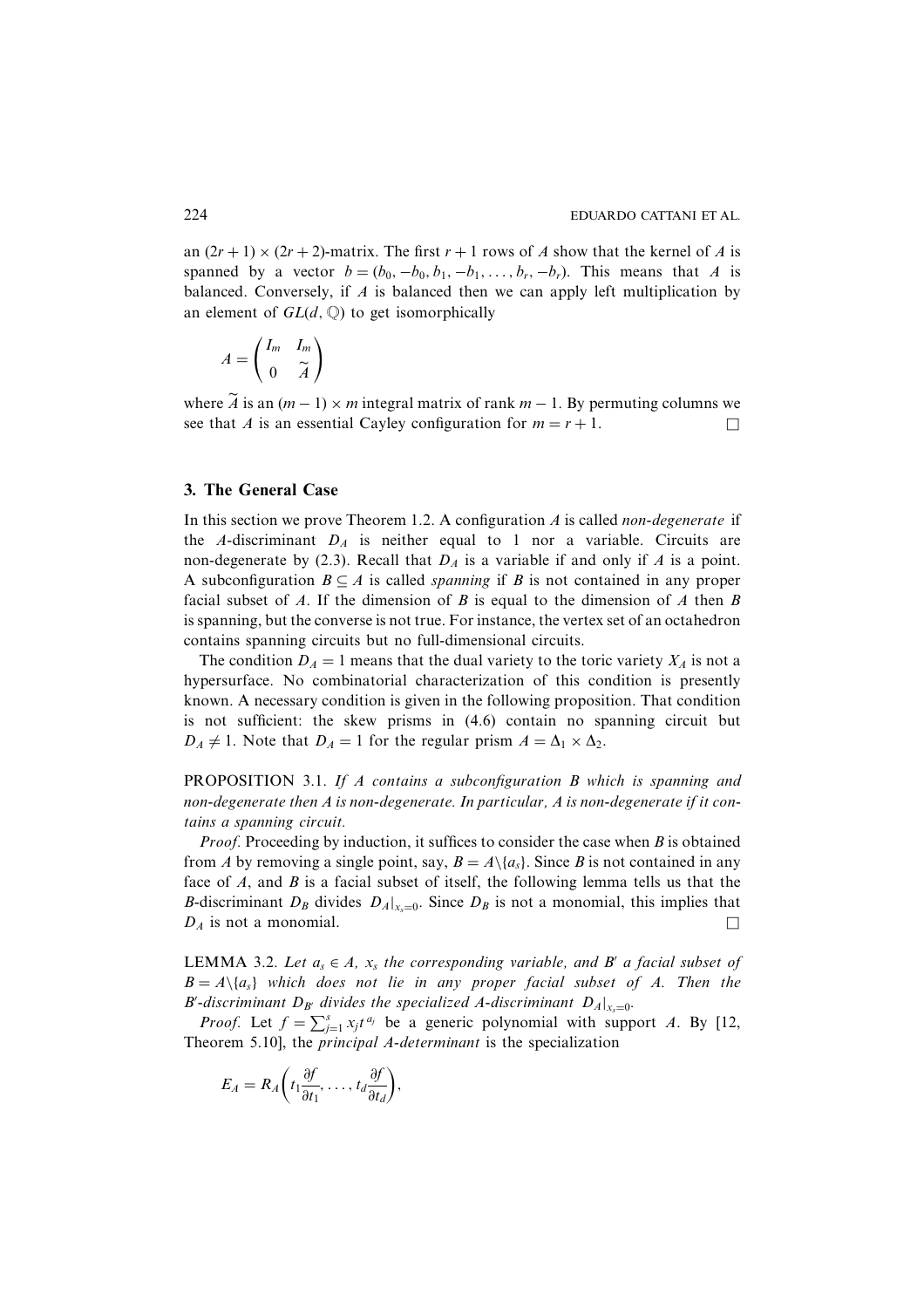where  $R_A$  denotes the A-resultant; see [11, § 8.1]. The irreducible factorization of the principal A-determinant ranges over the facial subsets  $A'$  of  $A$ ,

$$
E_A = \prod_{A'} D_{A'}^{m_{A'}},\tag{3.1}
$$

where  $m_{A'}$  are certain positive integers [11, Theorem 10.1.2].

Let  $w \in \mathbb{Z}^s$  be the weight vector with  $w_s = -1$  and  $w_i = 0$  for  $j \neq s$ . The initial form of the principal  $\Lambda$ -determinant with respect to w can be factored in two different ways:

$$
in_w(E_A) = \prod_{A'} (in_w D_{A'})^{m_{A'}} = \prod_{C \text{ facet of } \Delta_w} (E_C)^{n_C}.
$$

Here  $\Delta_w$  is the coherent polyhedral subdivision of A defined by w and the  $n_c$  are certain positive integers. The first formula comes from (3.1) and the second formula comes from [11, Theorem 10.1.12]. Since B' is a facial subset of  $A \setminus \{a_s\}$ , it is also a cell of the subdivision  $\Delta_w$ , and hence  $D_{B'}$  divides  $E_C$  for the facet  $C = A \setminus \{a_s\}$ of  $\Delta_w$ . We conclude that  $D_{B'}$  divides  $in_w(D_{A'})$  for some facial subset A' of A. If  $D_{B'} \neq 1$ , this implies that  $B' \subseteq A'$  because  $D_{B'}$  involves all the variables associated with points in  $B'$ . By our hypothesis, the only facial subset of  $A$  which contains B' is A itself. Therefore  $D_{B'}$  divides  $in_w(D_A) = D_A|_{X_0=0}$ . П

We also need the following lemma from commutative algebra whose proof was shown to us by Mircea Mustată:

LEMMA 3.3. Let  $R$  be a unique factorization domain with field of fractions  $K$ , and let  $f(t) = \sum_{i=0}^{m} a_i \cdot t^i$  and  $g(t) = \sum_{j=0}^{n} b_j \cdot t^j$  be relatively prime elements in the polynomial ring R[t]. Assume that  $b_0 \neq 0$  and consider the Taylor series expansion of the ratio  $f/g$ :

$$
\frac{f(t)}{g(t)} = \sum_{\ell=0}^{\infty} c_{\ell} \cdot t^{\ell} \quad \text{in} \quad \text{K}[[t]].
$$

If all the Taylor coefficients  $c_{\ell}$  lie in R, then  $b_0$  is a unit in R.

*Proof.* Let p be any prime element in R. We must show that p does not divide  $b_0$ . Consider the localization  $\mathcal{R}[t]_{(p,t)}$  of  $\mathcal{R}[t]$  at the prime ideal  $\langle p, t \rangle$ . The power series ring R[[t]] is the completion of the local ring R[t]<sub>(p,t)</sub> with respect to the  $(t)$ -adic topology. By assumption, the polynomial  $f$  lies in the principal ideal generated by g in  $\mathcal{R}[[t]]$ . The basic flatness property of completions, as stated in [14, §8, p. 63], implies that f lies in the principal ideal generated by g in  $\mathcal{R}[t]_{(n,t)}$ . Since f and g are relatively prime in  $\mathcal{R}[t]$ , we conclude that g is a unit in  $\mathcal{R}[t]_{(p,t)}$  and so  $b_0$  is not divisible by  $p$ .

We are now prepared to prove the first theorem stated in the introduction.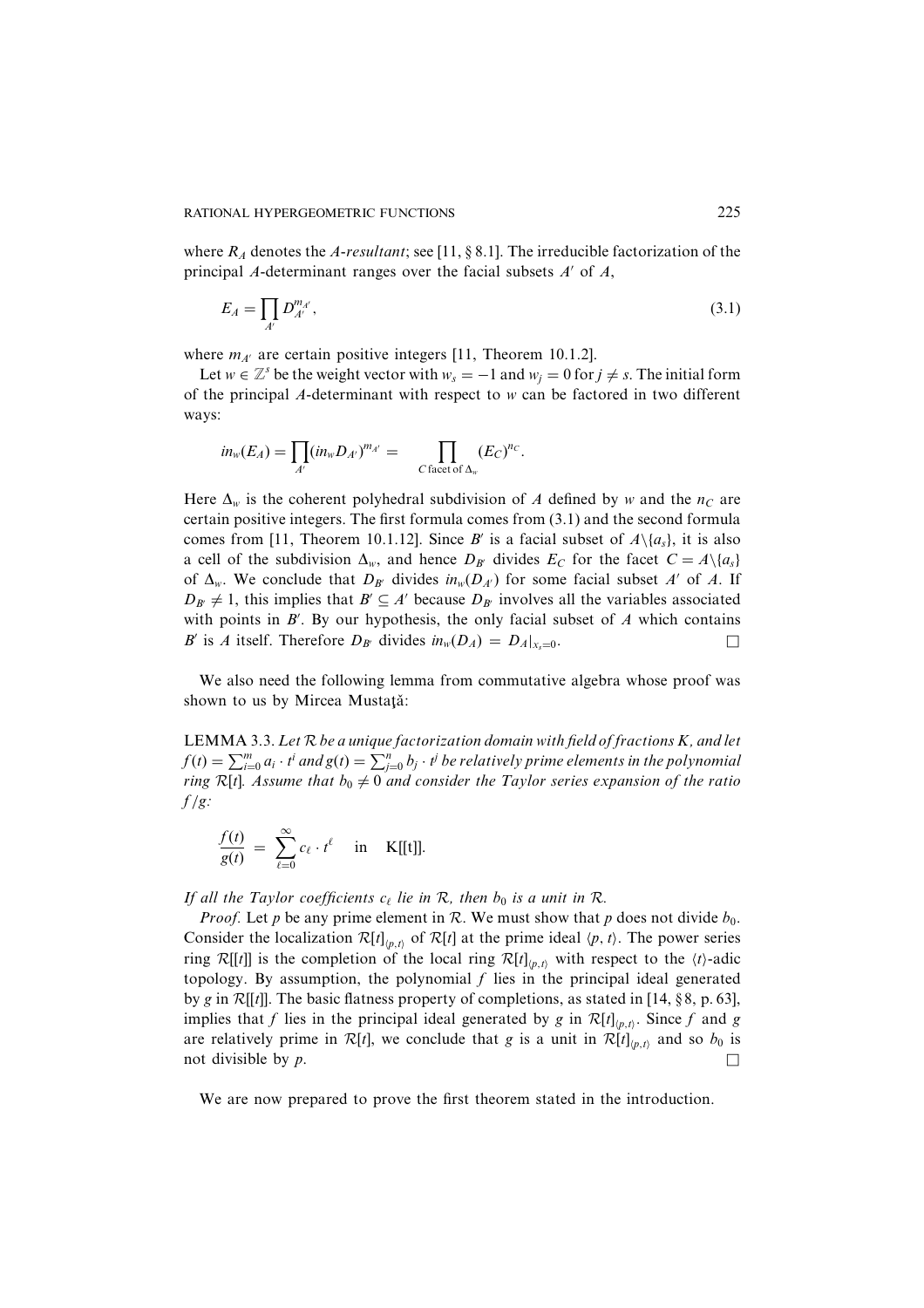*Proof of Theorem 1.2.* Suppose  $A = \{a_1, \ldots, a_s\}$  is a gkz-rational configuration and let  $f = P/Q$  be a rational A-hypergeometric function of degree  $\beta \in \mathbb{Z}^d$ , where  $P, Q \in \mathbb{C}[x_1, \ldots, x_s]$  are relatively prime, and the A-discriminant  $D_A$  is not a monomial and divides  $Q$ . We claim that any spanning circuit  $Z$  of  $A$  is balanced. We shall prove this by induction on s. If  $s = d + 1$ , then we are done by Theorem 2.3. We may assume that  $A$  is not a circuit and therefore  $Z$  is a proper subset of A. Suppose  $a_s \in A \setminus Z$ , and set  $t = x_s$ ,  $A = \{a_1, \ldots, a_{s-1}\}, \tilde{x} =$  $(x_1, \ldots, x_{s-1})$ . We may expand the rational A-hypergeometric function  $f(x) =$  $f(\tilde{x}; t)$  as

$$
f(\tilde{x}; t) = \sum_{\ell \ge \ell_0} R_{\ell}(\tilde{x}) \cdot t^{\ell}, \qquad (3.2)
$$

where each  $R_{\ell}(\tilde{x})$  is a rational A-hypergeometric function of degree  $\beta - \ell \cdot a_s$ .

Let A' denote the unique smallest facial subset of  $\widetilde{A} = A \setminus \{a_s\}$  which contains the circuit Z. Then Z is a spanning circuit in  $A'$ . Proposition 3.1 implies that its discriminant  $D_{A'}$  is not a monomial. Lemma 3.2 implies that  $D_{A'}$  divides  $in_{t}(Q)$ , the lowest coefficient of  $Q$  with respect to  $t$ .

We now apply Lemma 3.3 to the domain  $\mathcal{R} = \mathbb{C}[\tilde{x}, \tilde{x}^{-1}]_{(D_{\tilde{x}})}$ , the localization of the Laurent polynomial ring at the principal prime ideal  $\langle D_{A'} \rangle$ . Since  $in_{i}(Q)$  is not a unit in R, we conclude that some Taylor coefficient  $R_{\ell}(\tilde{x})$  lies in the field of fractions of R but not in R itself. This means that  $D_{A'}$  divides the denominator of  $R_{\ell}(\tilde{x})$ . We have found a rational A-hypergeometric function whose denominator contains the non-trivial factor  $D_{A'}$ . It follows by induction that the spanning circuit Z of  $A'$  is balanced.  $\Box$ 

Recall that a configuration  $A$  is called weakly gkz-rational if there exists a rational A-hypergeometric function which is not a Laurent polynomial. It is called gkz-rational if the A-discriminant  $D_A$  is not a monomial and appears in the denominator of a rational A-hypergeometric function.

PROPOSITION 3.4. A configuration A is weakly gkz-rational if and only if some facial subset  $A'$  of  $A$  is gkz-rational.

*Proof.* If A' is a facial subset of A then every A'-hypergeometric function  $f(x)$  is also A-hypergeometric. Indeed,  $f(x)$  is obviously A-homogeneous, but it is also annihilated by the toric operators  $\partial^{\mu} - \partial^{\nu}$  because the support of  $\partial^{\mu}$  lies in  $\{\partial_i : a_i \in A'\}$  if and only if the support of  $\partial^v$  lies in  $\{\partial_i : a_i \in A'\}$ . This proves the if-direction. For the only-if direction, suppose that A is weakly gkz-rational and let  $f(x) = P(x)/Q(x)$  be a non-Laurent rational hypergeometric function. There exists a facial subset A' of A such that  $D_{A'}$  is not a monomial and divides  $Q(x)$ . Our goal is to show that  $A'$  is gkz-rational. We proceed by induction on the cardinality of  $A \backslash A'$ . There is nothing to show if  $A = A'$ . Let  $a_s \in A \backslash A'$  and form the series expansion as in  $(3.2)$ . By applying Lemma 3.3 as in the proof of Theorem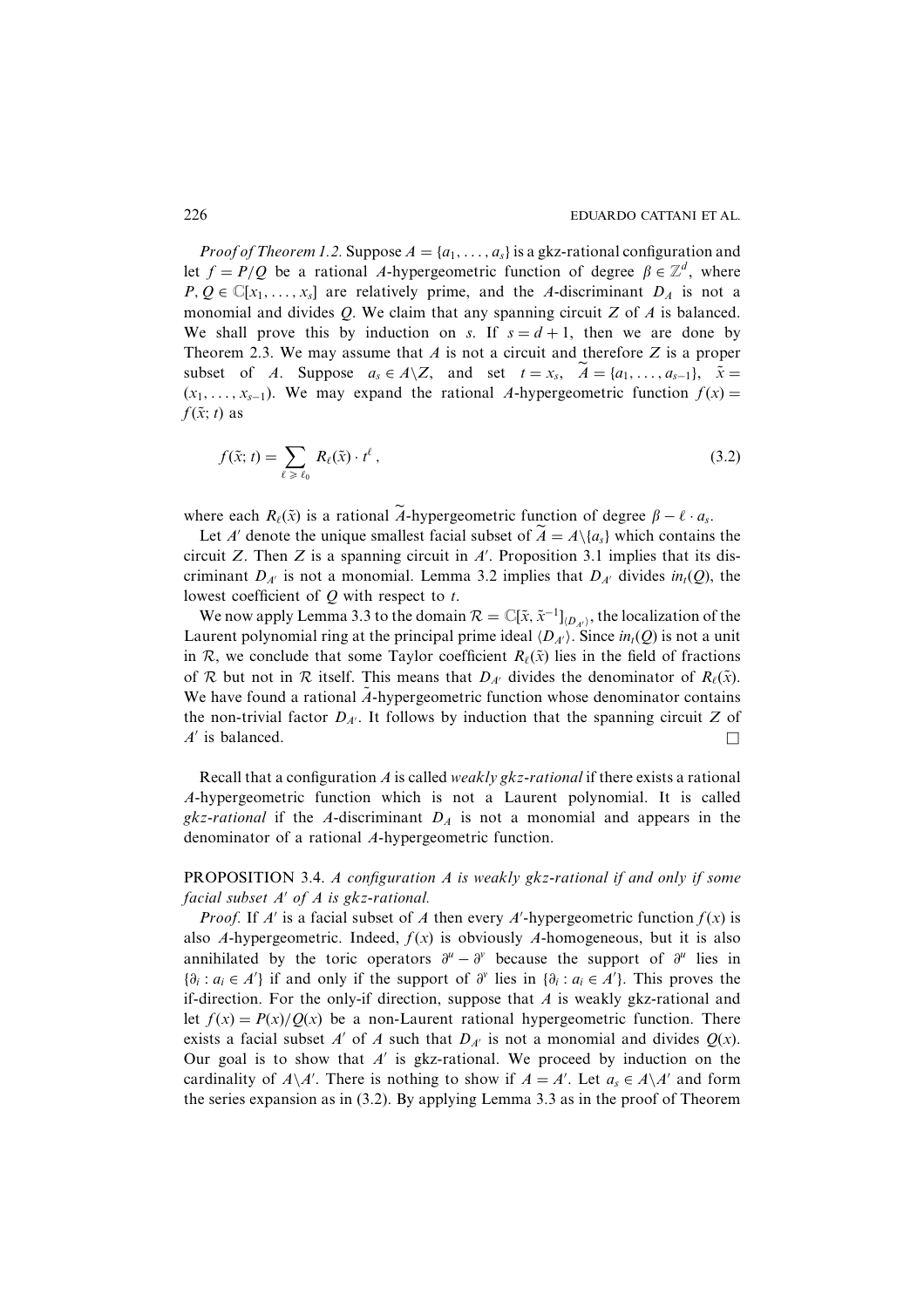1.2, we construct a rational  $(A \setminus \{a_{s}\})$ -hypergeometric function whose denominator is a multiple of the  $A'$ -discriminant  $D_{A'}$ . This proves our claim, by induction.  $\Box$ 

We close this section with two corollaries which demonstrate the scope of Theorem 1.2. They show that gkz-rational configurations  $A$  are very special.

#### COROLLARY 3.5. A gkz-rational configuration A has no interior point.

*Proof.* Let  $a_1$  be an interior point of A, and let Z' be a minimal size subset of  $A \setminus \{a_1\}$ which contains  $a_1$  in its relative interior. Then  $Z = Z' \cup \{a_1\}$  is a circuit of A which is spanning and not balanced.  $\Box$ 

Corollary 3.5 can be rephrased, using Khovanskii's genus formula [13], into the language of algebraic geometry as follows. If a projective toric variety  $X_A$  is gkz-rational, then the generic hyperplane section of  $X_A$  has arithmetic genus 0. Clearly, this fails if  $X_A$  is embedded by a sufficiently ample line bundle, and also in the case of special interest in mirror symmetry (see [2]).

COROLLARY 3.6. The configuration  $A$  is not gkz-rational if  $A$  is the set of lattice points in a reflexive polytope, or A is the set of lattice points in a polytope of the form  $s \cdot \mathcal{P}$ , where  $\mathcal P$  is any lattice polytope and  $s > \dim(\mathcal{P})$ .

*Proof.* Reflexive polytopes possess exactly one interior point. If s is bigger than the ambient dimension then s times any lattice polytope contains an interior point.  $\Box$ 

# **4. Low Dimensions**

In this section we present the complete classification of gkz-rational configurations for  $d \leq 4$ . Note that the  $d = 1$  case is trivial since we disallow repeated points. If we did allow them then  $A = (1 \ 1 \ 1 \ \cdots \ 1)$  would be gkz-rational for  $s \ge 2$  because the function  $1/(x_1 + x_2 + \cdots + x_s)$  is A-hypergeometric.

Toric curves  $(d = 2)$  are never gkz-rational. This was shown in [4, Theorem 1.10]. We rederive this result as follows. Write the configuration as

$$
A = \begin{pmatrix} 1 & 1 & \cdots & 1 \\ k_1 & k_2 & \cdots & k_s \end{pmatrix}; \quad k_1 < k_2 < \cdots < k_s.
$$

Every circuit  $Z \subseteq A$  consists of three collinear points:

$$
Z = \begin{pmatrix} 1 & 1 & 1 \\ k_a & k_b & k_c \end{pmatrix}; \quad k_a < k_b < k_c.
$$

Such a one-dimensional circuit is never balanced. Theorem 1.2 implies that  $\vec{A}$  is not gkz-rational. In what follows we prove the only-if part of Theorem 1.5.

**THEOREM 4.1.** Let A be an integer matrix with  $d \leq 4$  rows. If A is gkz-rational then A is affinely isomorphic to an essential Cayley configuration.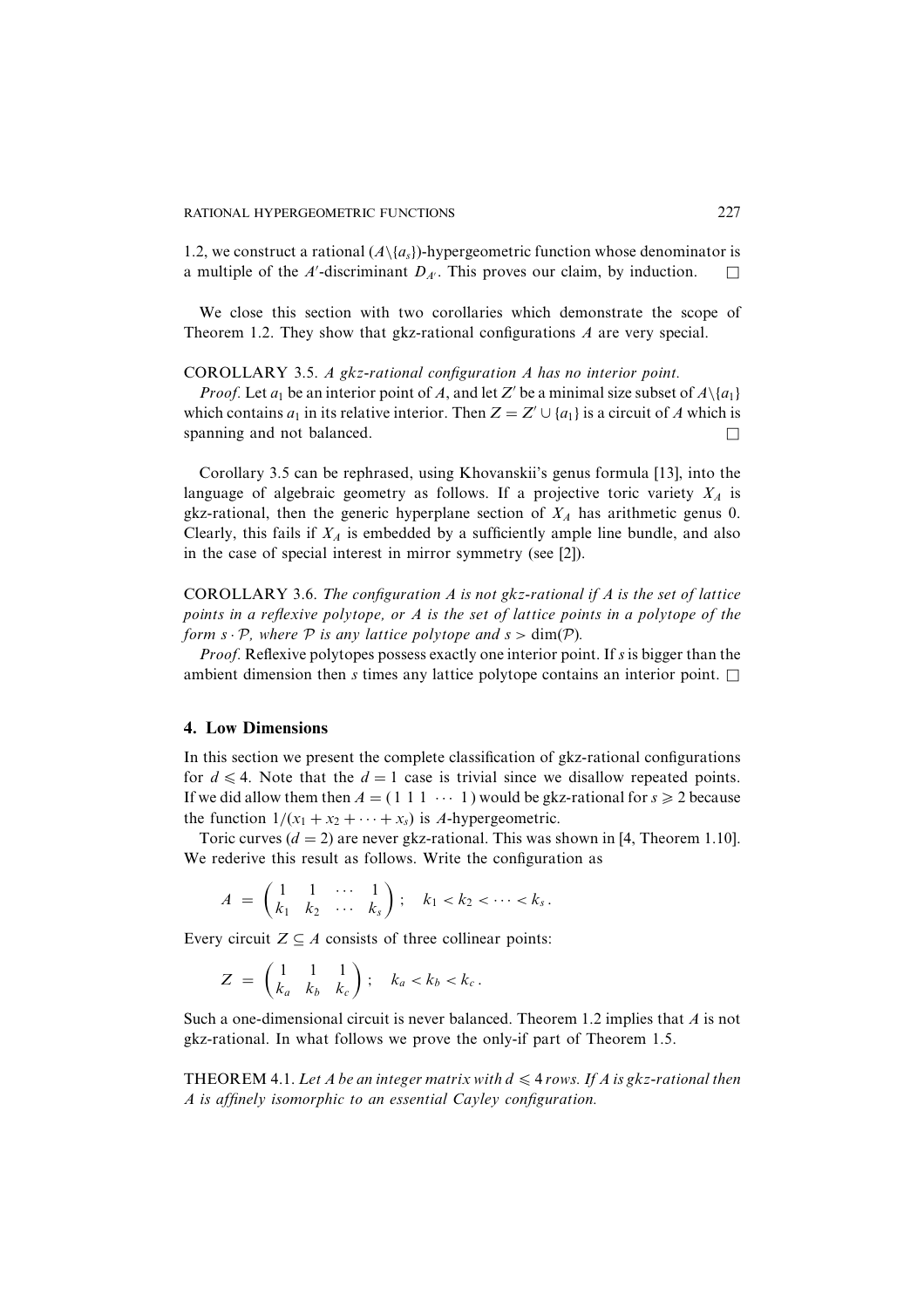*Proof.* It suffices to prove the following two assertions:

- If A is a configuration on the line  $(d = 2)$  or in 3-space  $(d = 4)$  then A is not gkz-rational.
- If A is a configuration in the plane  $(d = 3)$  then A is gkz-rational if and only if the points of  $A$  lie on two parallel lines with each line containing at least two points from  $A$ .

The case  $d = 2$  was proved above. We first assume  $d = 3$ . If the points of A lie on two parallel lines then we can write their coordinates as follows:

$$
A = \begin{pmatrix} 1 & 1 & \cdots & 1 & 0 & 0 & \cdots & 0 \\ 0 & 0 & \cdots & 0 & 1 & 1 & \cdots & 1 \\ 0 & k_1 & \cdots & k_m & 0 & \ell_1 & \cdots & \ell_n \end{pmatrix}
$$
(4.1)

Thus  $\vec{A}$  is the Cayley configuration of two one-dimensional configurations. The construction in the next section shows that A is gkz-rational for  $m, n \ge 1$ .

Conversely, suppose that  $\Lambda$  does not lie on two parallel lines. We may further assume that A contains no unbalanced spanning circuit by Theorem 1.2. One example of a configuration satisfying these requirements is

$$
A = \begin{pmatrix} 2 & 1 & 0 & 1 & 0 & 0 \\ 0 & 1 & 2 & 0 & 1 & 0 \\ 0 & 0 & 0 & 1 & 1 & 2 \end{pmatrix}.
$$
 (4.2)

The toric variety  $X_A$  is the Veronese surface in  $\mathbb{P}^5$ . Its dual variety is the hypersurface defined by the discriminant of a ternary quadratic form

$$
D_A = \det \begin{pmatrix} 2x_1 & x_2 & x_4 \\ x_2 & 2x_3 & x_5 \\ x_4 & x_5 & 2x_6 \end{pmatrix} . \tag{4.3}
$$

Suppose there exists a rational A-hypergeometric function  $f(x) = P(x)/Q(x)$  with Q a multiple of  $D_A$ . Let A' be the configuration obtained from A by removing the fourth and fifth columns. Setting  $x_4 = x_5 = 0$  in  $D_A$  yields  $(4x_1x_3 - x_2^2) \cdot x_6$ . We can argue as in the proof of Theorem 1.2 and construct a rational  $A'$ -hypergeometric function whose denominator contains the binomial factor. Proposition 3.4 would imply that the configuration consisting of the first three columns of  $\vec{A}$  is gkz-rational, and this is a contradiction to Theorem 2.3. Hence the configuration  $A$  in (4.2) is not gkz-rational.

Another configuration to be considered is

$$
A = \begin{pmatrix} 1 & 1 & 1 & 1 & 1 \\ 0 & p & q & 0 & 0 \\ 0 & 0 & 0 & p & q \end{pmatrix}, \tag{4.4}
$$

where  $1 \leq p \leq q$  are relatively prime integers. The only spanning circuit of A is the balanced circuit  $\{a_2, a_3, a_4, a_5\}$ . Consider the subset  $A' = \{a_1, a_2, a_3\}$  which is an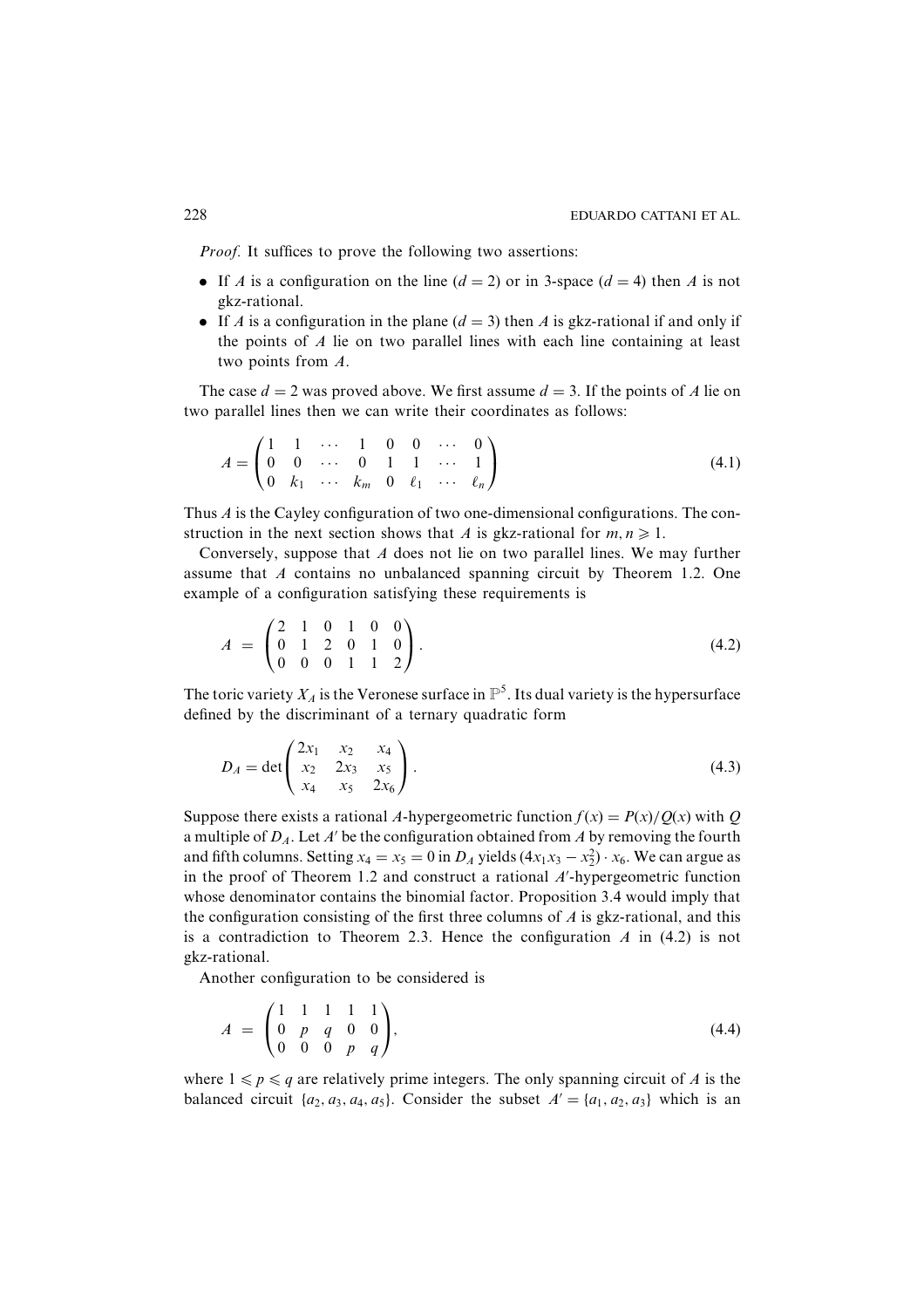unbalanced circuit on the boundary of A. The A-discriminant is an irreducible homogeneous polynomial of degree  $q^2 - p^2$  which looks like

$$
D_A = x_5^{p(q-p)} \cdot D_{A'}(x_1, x_2, x_3)^{q-p}
$$
 + terms containing x<sub>4</sub>

Applying the expansion technique with respect to  $x_4$ , we get a rational A'-hypergeometric function whose denominator contains  $D_{A'}$ . This contradicts Theorem 2.3. Hence the configuration  $A$  in (4.4) is not gkz-rational.

Our assertion for  $d = 3$  now follows from the subsequent lemma of combinatorial geometry. Note that four points in the plane, with no three collinear, lie on two parallel lines if and only if they form a balanced circuit. П

**LEMMA 4.2.** Let  $B$  be a planar configuration without interior points such that every four-element subset of B lies on two parallel lines. Then either B lies on two parallel lines, or B is affinely equivalent to  $(4.2)$  or  $(4.4)$  or to the vertices of a regular pentagon, in which case B has irrational coordinates.

*Proof.* We may assume without loss of generality that the origin  $O$  lies in  $B$  and is a vertex of the convex hull  $conv(B)$ . Let a and b be the points of B closest to O along the edges of conv(B) adjacent to O. Let  $c = a + b$ . Any other point  $x \in B$  must be of the form  $r_1 \cdot a$ , or  $r_2 \cdot b$ , or  $a + r_3 \cdot b$ , or  $b + r_4 \cdot a$ , where  $r_1, r_2, r_3, r_4$  are positive real numbers and  $r_1, r_2 > 1$ .

If  $c \in B$ , then only the first two cases may occur. Indeed, suppose  $x = a + r_3 \cdot b \in B$ , then either all the points lie on two parallel lines or there exists a point  $y = r_1 \cdot a$  or  $y = b + r_4 \cdot a$  in B. It is easy to check that in all of these cases, B has an interior point. Suppose then that  $x_1 = r_1 \cdot a \in B$  and  $x_2 = r_2 \cdot b \in B$ . We have  $r_1 = r_2$  since the subset  $\{a, b, x_1, x_2\}$  lies on two parallel lines. If  $r_1 \neq 2$  then the subset  $\{O, c, x_1, x_2\}$  contradicts the assumption. Hence, if  $c \in B$ , either all the points lie on two parallel lines, or  $r_1 = r_2 = 2$  which means that B is affinely equivalent to  $(4.2)$ .

On the other hand, if  $c \notin B$  and there exists a point  $x_1 = a + r_3b \in B$ , then either all the points lie on two parallel lines or B contains a point of the form  $x_2 = r_1 a$  or  $x_2 = b + r_4a$ . Since  $r_3 \neq 1$ , in all of these cases *B* contains an unbalanced circuit, or  $B = \{a, 0, b, x_1, x_2\}$  is affinely equivalent to the vertex set of a regular pentagon. The only remaining possibility is that all points of  $B$  be multiples of either  $a$  or b. But if  $x_1 = r_1 a$  and  $x_2 = r_2 b$  are in B then  $\{a, b, x_1, x_2\}$  is unbalanced unless  $r_1 = r_2$ . Hence the only possible configuration not containing the point c is affinely equivalent to  $(4.4)$  $\Box$ 

We note that the argument in the paragraph following (4.3) works also for the discriminant (1.7) of any quadratic form. Hence  $A' = 2 \cdot \Delta_q$  is not gkz-rational for any q. Since A' is a spanning subconfiguration of  $A = r \cdot \Delta_a$  for all  $r \ge 2$ , we conclude the following result which was stated in the introduction.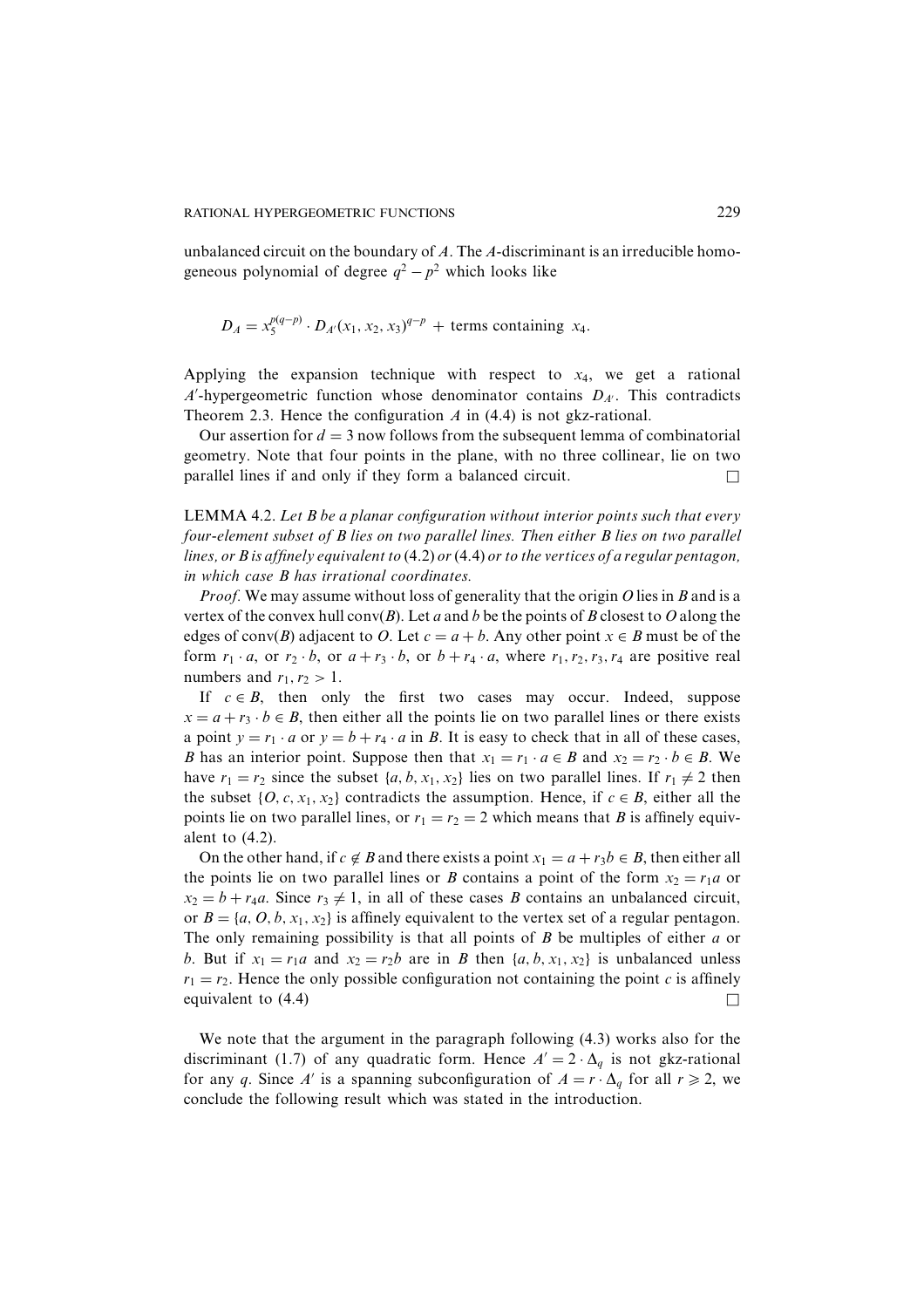## **PROPOSTION** 4.3. Multiples of simplices,  $A = r \cdot \Delta_q$ , are never gkz-rational.

We now proceed to discuss configurations in affine 3-space  $(d = 4)$ . Let us begin by stating the relevant fact of combinatorial geometry in this case.

**LEMMA 4.4.** Let  $B$  be a three-dimensional point configuration which is not a pyramid and such that every two-dimensional circuit is balanced and no three-dimensional  $circuit$  exists. Then either  $B$  lies on three parallel lines, or  $B$  is affinely equivalent to a subconfiguration of  $\{O, P, Q, R, cP, cQ, cR\}$  for some points P, Q, R and some  $c \in \mathbb{R}$ .

*Proof.* Choose five points from our configuration which are not in a plane. They have the form  $\{A_1, A_2, B_1, B_2, C\}$  where the lines  $\overline{A_1A_2}$  and  $\overline{B_1B_2}$  are parallel and C lies outside the plane  $\Pi = \overline{A_1 A_2 B_1 B_2}$ . Suppose that our configuration is not on three parallel lines. There exists a point  $D \notin \Pi$  such that the line  $\overline{CD}$  is not parallel to the lines  $\overline{A_1A_2}$  and  $\overline{B_1B_2}$ . If, under this hypothesis, the line  $\overline{CD}$  is still parallel to the plane  $\Pi$ , then we have created a three-dimensional circuit, a contradiction. Therefore the line  $\overline{CD}$  meets the plane  $\Pi$  in a point which we call the origin O. The origin O must be equal to either  $\overline{A_1B_1} \cap \overline{A_2B_2}$  or  $\overline{A_1B_2} \cap \overline{A_2B_1}$ ; otherwise we would have created a three-dimensional circuit. From this requirement we conclude that the configuration  $\{O, A_1, B_1, C, A_2, B_2, D\}$  is affinely equivalent to  $\{O, P, Q, R, cP, cQ, cR\}$ .

It remains to be seen that  $O$  is the only point that may be added to the configuration  $\{P, Q, R, cP, cQ, cR\}$  without creating either a three-dimensional circuit or an unbalanced two-dimensional circuit. A point not a multiple of  $P$ ,  $Q$  or  $R$  obviously creates a three-dimensional circuit. A multiple of  $P, Q$  or  $R$  creates an unbalanced two-dimensional circuit, unless it is the origin. П

*Proof of Theorem 4.1 (continued).* Let A be a configuration in affine 3-space. We shall prove that A is not gkz-rational. In view of Theorem 1.2, we may assume that A contains no unbalanced spanning circuit. This implies that A contains no three-dimensional circuit, because such a circuit involves five points and, five being an odd number, that circuit would be unbalanced.

Suppose that A contains an unbalanced two-dimensional circuit Z. Then Z lies in a facet of A. There must be at least two distinct points P and Q of A which do not lie in that facet. Otherwise, A is a pyramid and the A-discriminant is 1. If the line  $\overline{PQ}$  is parallel to the plane spanned by  $Z$  then, since  $Z$  is unbalanced, some triangle in Z has all of its three edges skew to  $\overline{PQ}$ . This triangle together with P and Q forms a three-dimensional circuit, a contradiction. Hence the line  $\overline{PQ}$  intersects the plane spanned by  $Z$ . Some triangle in  $Z$  has the property that none of the lines spanned by its edges contains that intersection point. Again, this triangle together with P and O forms a three-dimensional circuit.

We conclude that A has no three-dimensional circuit and every two-dimensional circuit of  $A$  is balanced. Lemma 4.4 tells us what the possibilities are. If  $A$  lies on three parallel lines, then  $D_A = 1$  and thus A is not gkz-rational. It remains to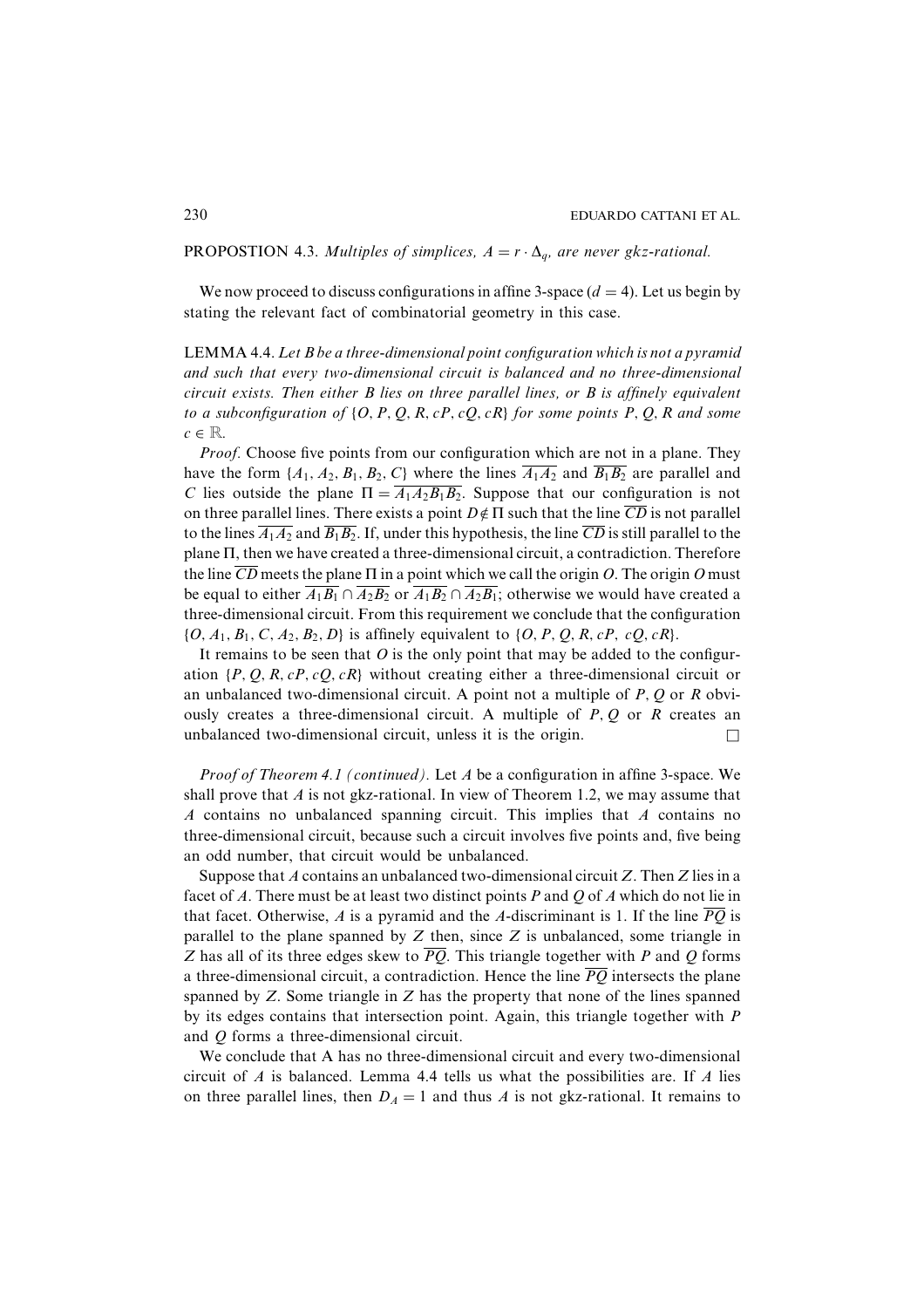examine the special configurations  $\{O, P, cP, Q, cQ, R, cR\}$ . An affine transformation moves the points  $P$ ,  $Q$  and  $R$  onto the coordinate axes, so that our configuration has the matrix form

$$
\begin{pmatrix}\n1 & 1 & 1 & 1 & 1 & 1 & 1 \\
0 & q & -p & 0 & 0 & 0 & 0 \\
0 & 0 & 0 & q & -p & 0 & 0 \\
0 & 0 & 0 & 0 & 0 & q & -p\n\end{pmatrix}
$$
\n(4.5)

where p and q are relatively prime integers, and  $q > 0$ . The subconfiguration consisting of the last six columns is spanning. We shall prove that it is non-degenerate and not gkz-rational. Our usual deletion technique then implies that the bigger configuration  $(4.5)$  is also not gkz-rational. It therefore suffices to consider the following  $4 \times 6$ -matrix

$$
A = \begin{pmatrix} 1 & 1 & 1 & 1 & 1 & 1 \\ q & -p & 0 & 0 & 0 & 0 \\ 0 & 0 & q & -p & 0 & 0 \\ 0 & 0 & 0 & 0 & q & -p \end{pmatrix}.
$$
 (4.6)

We shall distinguish the two cases  $p > 0$  and  $p < 0$ . If  $p > 0$  then A represents an octahedron, and if  $p < 0$  then A represents a triangular prism.

We shall present a detailed proof for the octahedron case  $p > 0$ . The proof technique to be employed was shown to us by Laura Matusevich. We first note that the A-discriminant  $D_A$  is a homogeneous irreducible polynomial of degree  $(p+q)^2$ . The Newton polytope of  $D_A$  is a simplex with vertices corresponding to the monomials:

$$
(x_1^p x_2^q)^{p+q}
$$
,  $(x_3^p x_4^q)^{p+q}$ ,  $(x_5^p x_6^q)^{p+q}$ .

Suppose A is gkz-rational. There is a rational function  $f(x) = P(x)/Q(x)$ , with P, Q relatively prime polynomials, such that the A-discriminant  $D_A$  divides Q, and f is A-hypergeometric of some degree  $\beta$ . For  $u \in \mathbb{N}^6$ , the derivative  $\partial^{\mu} f$  is Ahypergeometric of degree  $\beta - A \cdot u$  and has  $D_A$  in its denominator. Replacing f by  $\partial^{\mu}f$  for suitable u, we may assume that the A-degree of f is of the form  $\beta = (K, 0, 0, 0)$  for some negative integer K.

We expand f around the vertex  $(x_5^p x_6^q)^{p+q}$  of the Newton polytope of  $D_A$ . This results in a convergent Taylor series in the new variables

$$
u := (-1)^{p+q} \frac{x_1^p x_2^q}{x_5^p x_6^q}
$$
 and  $v := (-1)^{p+q} \frac{x_3^p x_4^q}{x_5^p x_6^q}$ .

That hypergeometric series equals, up to a constant,

$$
\frac{1}{(x_5)^{pk}(x_6)^{qk}}\sum_{m,n\geq 0}\frac{(p(m+n+k)-1))!(q(m+n+k)-1))!}{(np)!(nq)!(mp)!(mq)!}u^m\nu^n,
$$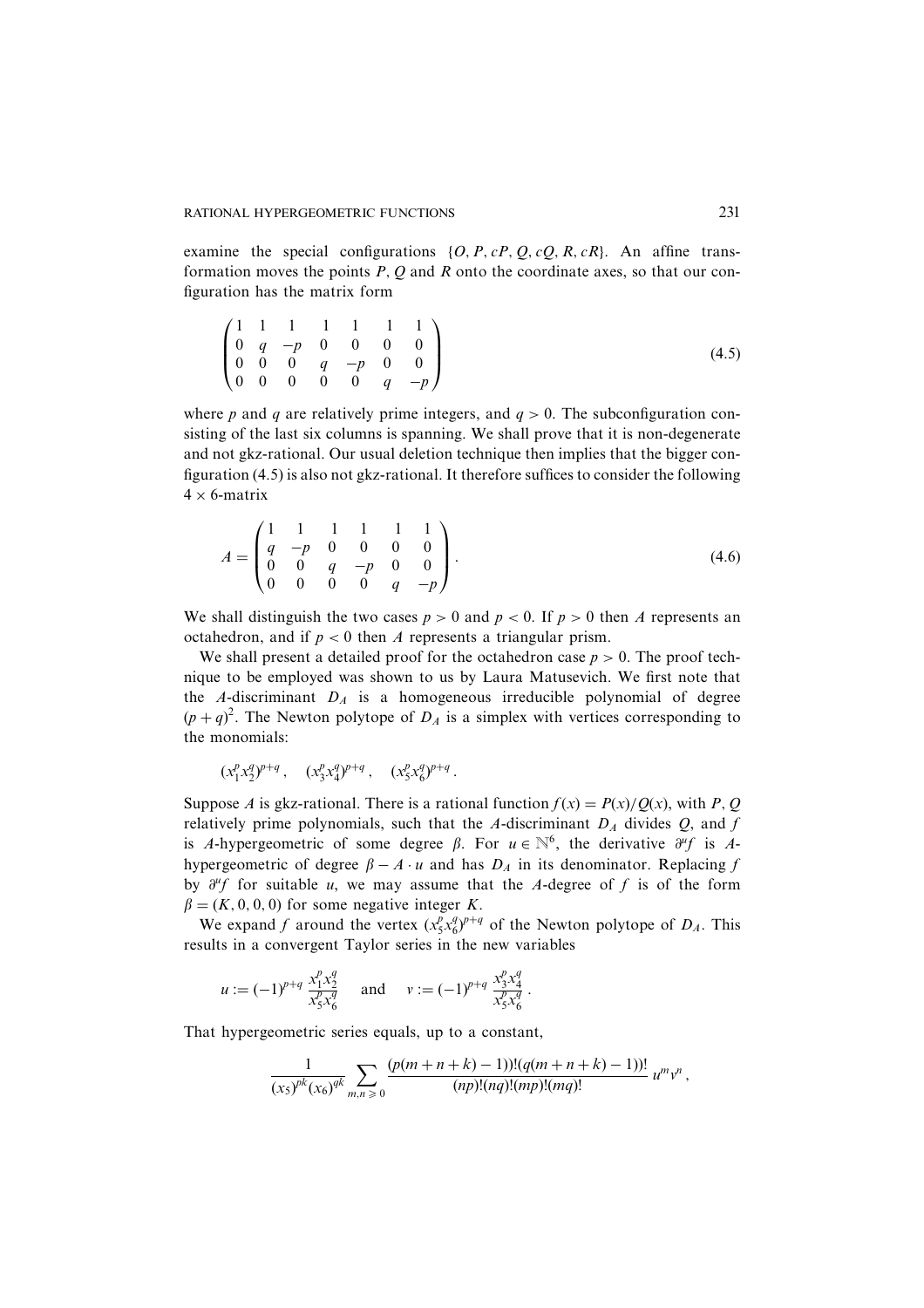for an appropriate positive integer  $k$ . The coefficients of this series can be derived directly from the toric operators  $(1.1)$  arising from A. It is one of the canonical series described for general A in [18,  $\S$  3.4]. The series

$$
\Psi(u, v) = \sum_{m,n \geq 0} \frac{(p(m+n+k)-1)!(q(m+n+k)-1)!}{(np)!(nq)!(mp)!(mq)!} u^m v^n \tag{4.7}
$$

would also define a rational function in two variables.

We denote by  $F(m, n)$  the coefficient of  $u^m v^n$  in the series (4.7). Note that  $F(0, 0) \neq 0$ . Since  $\Psi$  is rational, there exist positive integers N, M, and constants  $c_{ij} \in \mathbb{C}, 0 \le i, j \le N$ , such that  $c_{00} \neq 0$  and

$$
\sum_{i,j=0}^{N} c_{ij} F(m+i, n+j) = 0 \text{ holds for all } m, n \geq M.
$$

If we divide  $F(m+i, n+j)$  by  $F(m, n)$  then we get a rational function in m and n. Hence the following is an identity of rational functions in  $m$  and  $n$ .

$$
\sum_{i,j=0}^{N} c_{ij} \frac{F(m+i, n+j)}{F(m, n)} = 0
$$
\n(4.8)

Let  $R(m, n)$  and  $S(m, n)$  denote the incremental quotients:

$$
R(m, n) := \frac{F(m + 1, n)}{F(m, n)}; \quad S(m, n) := \frac{F(m, n + 1)}{F(m, n)}
$$

If  $a, b \in \mathbb{N}$  and we set  $\mu = m + n$ ,  $c = a + b$ , we have

$$
R(m+a, n+b) = \frac{\prod_{j=0}^{p-1} (p(\mu+c+k)+j) \prod_{j=0}^{q-1} (q(\mu+c+k)+j)}{\prod_{j=1}^{p} (p(m+a)+j) \prod_{j=1}^{q} (q(m+a)+j)},
$$
(4.9)

$$
S(m+a, n+b) = \frac{\prod_{j=0}^{p-1} (p(\mu+c+k)+j) \prod_{j=0}^{q-1} (q(\mu+c+k)+j)}{\prod_{j=1}^{p} (p(n+b)+j) \prod_{j=1}^{q} (q(n+b)+j)}.
$$
(4.10)

Given now  $0 \le i, j \le N$  with  $i + j > 0$  we have

$$
\frac{F(m+i, n+j)}{F(m, n)} = \prod_{a=0}^{i-1} R(m+a, n+j) \cdot \prod_{b=0}^{j-1} S(m, n+b)
$$

Note that either  $R(m, n)$  or  $S(m, n)$  is a factor in the above product. Consider now the point

$$
(m_0, n_0) := \left(-\frac{p-1}{p} - k - \alpha, \alpha\right),\,
$$

where  $\alpha$  is an irrational number. We have  $p(m_0 + n_0 + k) = -(p - 1)$  and therefore both  $R(m, n)$  and  $S(m, n)$  vanish at  $(m_0, n_0)$ . On the other hand, since  $\alpha$  is irrational,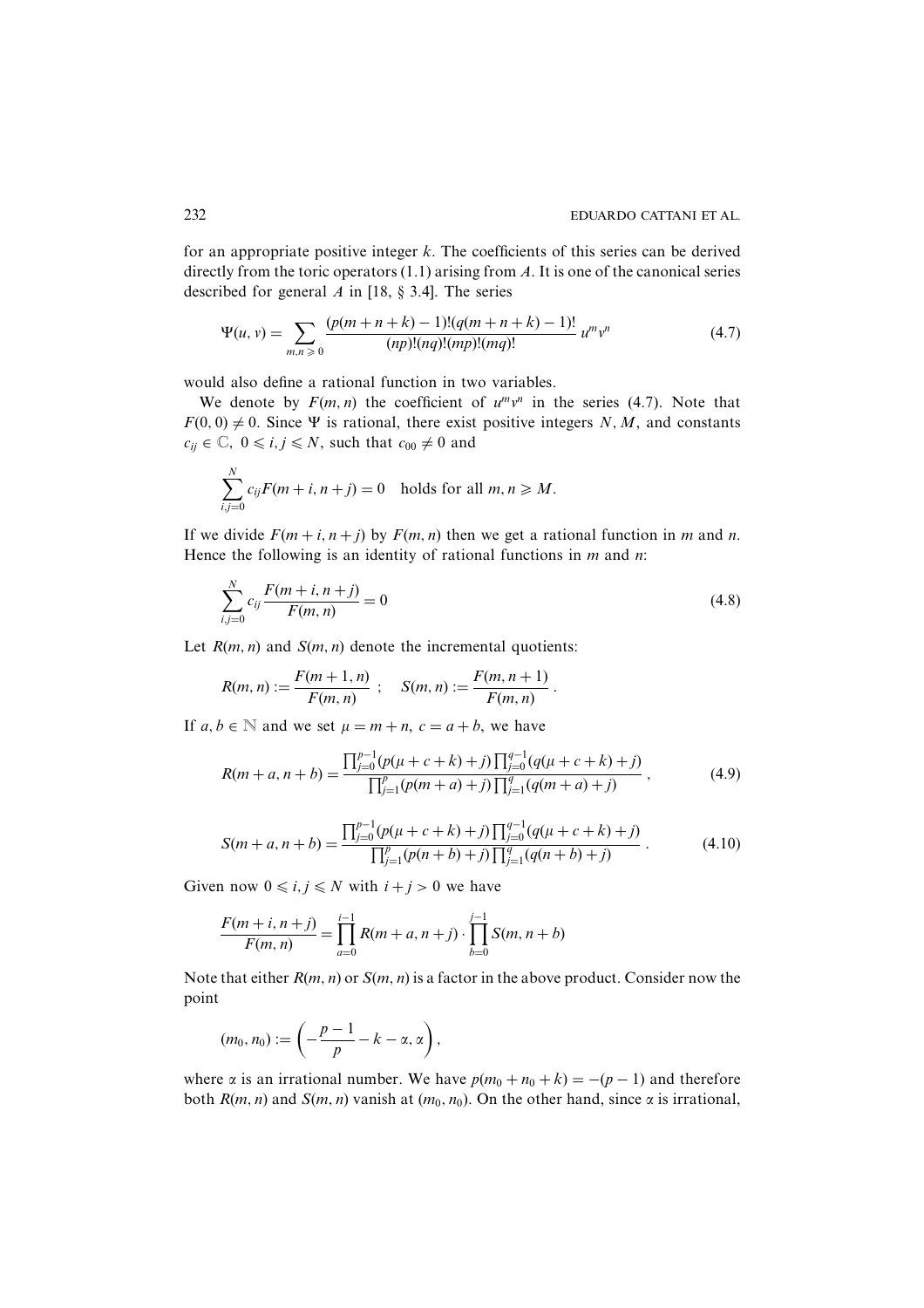none of the denominators in (4.9) or (4.10) may vanish at  $(m_0, n_0)$ . Evaluating the left-hand side of (4.8) at  $(m_0, n_0)$  yields  $c_{00} = 0$  which is impossible. Hence,  $\Psi$ and a fortiori  $f$ , are not rational.

We have shown that the matrix A in (4.6) is not gkz-rational for  $p > 0$ . The proof of non-rationality in the triangular prism case ( $p < 0$ ), provided to us by Laura Matusevich, is analogous and will be omitted here. In summary, we conclude that every three-dimensional configuration is not gkz-rational.  $\Box$ 

#### **5. Toric Residues**

In this section we present an explicit construction of non-Laurent rational hypergeometric functions. This will prove the if-direction of Conjectures 1.3 and 1.4 as promised in Theorem 1.5. At the end of Section 5 we state further open problems concerning residues and rational hypergeometric functions. We begin with the 'Cayley trick' for representing resultants as discriminants.

**PROPOSITION** 5.1. Let A be a Cayley configuration  $(8)$ . If A is essential then the resultant  $R_{A_0,...,A_r}$  is non-constant and equals the discriminant  $D_A$ .

*Proof.* The identity  $R_{A_0,...,A_r} = D_A$  was proved in [11, Proposition 9.1.7] under the more restrictive hypothesis that the configurations  $A_0, \ldots, A_r$  are all fulldimensional; see [11, Hypothesis (1) on page 252]. The argument given in that proof shows that  $R_{A_0,...,A_r} \neq 1$  suffices to imply  $R_{A_0,...,A_r} = D_A$ . On the other hand, the condition of  $A$  being essential appears in [15, equation (2.9)], and [15, Corollary 2.4] shows that it is equivalent to  $R_{A_0,...,A_r} \neq 1$ .  $\Box$ 

# COROLLARY 5.2. Conjecture 1.3 and Conjecture 1.4 are equivalent.

*Proof.* We must show that a non-degenerate configuration  $B$  is affinely isomorphic to an essential Cayley configuration if and only if its discriminant  $D_B$  equals the mixed resultant  $R_{A_0,...,A_r}$  of some tuple of configurations  $(A_0,...,A_r)$ . The only-if direction is the content of Proposition 5.1. For the converse, suppose  $D_B =$  $R_{A_0,...,A_r} \neq 1$ . Let A be the Cayley configuration of  $A_0,...,A_r$ . Then  $D_A = D_B$ . In other words, the toric varieties  $X_A$  and  $X_B$  in  $\mathbb{P}^{s-1}$  have the same dual variety, namely, the hypersurface defined by  $D_A = D_B$ . The Biduality Theorem [11, Theorem 1.1.1] shows that  $X_A = X_B$ , and this implies that A and B are affinely isomorphic.  $\Box$ 

We next review the construction of the *toric residue* associated with a toric variety  $X_{\Delta}$ . This was introduced by Cox [8] and further developed in [3, 5, 6]. Here  $\Delta$  is the set of all lattice points in a full-dimensional convex polytope in  $\mathbb{R}^r$ . We consider  $r + 1$ Laurent polynomials  $f_0, f_1, \ldots, f_r$  supported in  $\Delta$  with generic complex coefficients:

$$
f_j(t) = \sum_{m \in \Delta} x_{jm} t^m, \quad j = 0, 1, ..., r.
$$
 (5.1)

Given an interior lattice point  $a \in Int((r+1)\cdot \Delta)$  and an index  $i \in \{0, \ldots, r\}$ , consider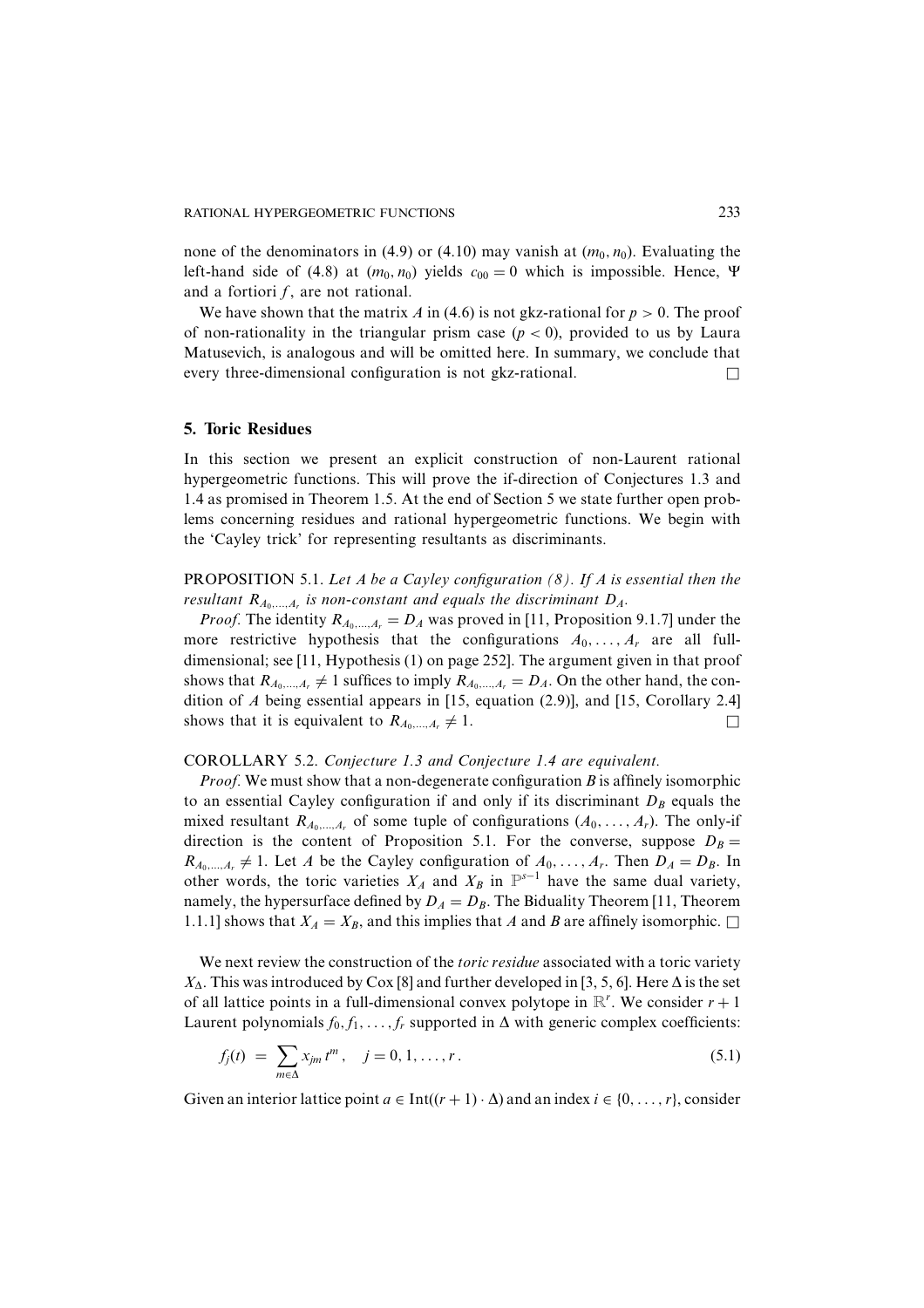the total sum of Grothendieck point residues:

$$
\operatorname{Res}_{f}^{\Delta}(t^{a}) := (-1)^{i} \sum_{\xi \in V_{i}} \operatorname{Res}_{\xi} \left( \frac{t^{a}/f_{i}}{f_{0} \cdots f_{i-1}f_{i+1} \cdots f_{r}} \frac{dt_{1}}{t_{1}} \wedge \cdots \wedge \frac{dt_{r}}{t_{r}} \right), \qquad (5.2)
$$

where  $V_i = \{t \in (\mathbb{C}^*)^r : f_0(t) = \cdots = f_{i-1}(t) = f_{i+1}(t) = \cdots = f_r(t) = 0\}$ . It is shown in [3, Theorem 0.4] that the expression  $(5.2)$  is independent of *i* and agrees with the residue defined by Cox in [8]. We refer to [8,  $\S 6$ ] and [3,  $\S 5$ ] for integral representations such as (1.10) of the toric residue Res<sup> $\Delta$ </sup>( $t^a$ ).

The toric residue  $\text{Res}_{f}^{\Delta}(t^{a})$  is a rational function in the coefficients  $x_{im}$  of our system (5.1). For degree reasons, this rational function is never a non-zero polynomial. It was shown in [6, Theorem 1.4] that the product

 $\mathcal{R}_{\Delta}(f_0,\ldots,f_r) \cdot \text{Res}^{\Delta}_f(t^a)$ 

is a polynomial in the variables  $x_{im}$ , where  $\mathcal{R}_{\Delta}(f_0, \ldots, f_r)$  denotes the (unmixed) sparse resultant associated with the polytope  $\Delta$ ; see [11, §8.2].

There is an easy algebraic method [5, Algorithm 2] for computing the rational function Res<sup> $\Delta$ </sup>( $t^a$ ): translate  $f_0, \ldots, f_r, t^a$  into multihomogeneous polynomials  $F_0, \ldots, F_r, u^{a'}$  in the homogeneous coordinate ring of  $X_{\Delta}$ , compute any Gröbner basis  $\mathcal G$  for  $\langle F_0,\ldots,F_r\rangle$ , and finally take the normal form modulo  $\mathcal G$  of  $u^d$  and divide it by the normal form modulo G of the *toric Jacobian* [8] of  $F_0, \ldots, F_r$ . This computation yields  $\text{Res}_{f}^{\Delta}(t^{a})$  up to a constant.

**EXAMPLE 5.3.** We demonstrate the algorithm of [5] by showing how it computes the rational function (1.10). Here  $r = 1$  and  $\Delta$  is the segment [0, 2] on the line. The system (5.1) consists of two quadratic polynomials  $f_0(t) = x_1 + x_2t + x_3t^2$ and  $f_1(t) = x_4 + x_5t + x_6t^2$ . The toric variety  $X_{\Delta}$  is the projective line  $\mathbb{P}^1$ . We rewrite our input equations in homogeneous coordinates,

$$
F_0(u_1, u_2) = x_1 u_1^2 + x_2 u_1 u_2 + x_3 u_2^2
$$

and

$$
F_1(u_1, u_2) = x_4 u_1^2 + x_5 u_1 u_2 + x_6 u_2^2,
$$

and we compute any Gröbner basis G for the ideal  $\langle F_0, F_1 \rangle$  in  $\mathbf{K}[u_1, u_2]$ , where  $\mathbf{K} = \mathbb{Q}(x_1, x_2, x_3, x_4, x_5, x_6)$ . Here the toric Jacobian equals

$$
J(u_1, u_2) = \frac{\partial F_0}{\partial u_1} \frac{\partial F_1}{\partial u_2} - \frac{\partial F_0}{\partial u_2} \frac{\partial F_1}{\partial u_1}
$$
  
= 2 (x<sub>1</sub>x<sub>5</sub> - x<sub>2</sub>x<sub>4</sub>) u<sub>1</sub><sup>2</sup> + 4 (x<sub>1</sub>x<sub>6</sub> - x<sub>3</sub>x<sub>4</sub>) u<sub>1</sub>u<sub>2</sub> + 2 (x<sub>2</sub>x<sub>6</sub> - x<sub>3</sub>x<sub>5</sub>) u<sub>2</sub><sup>2</sup>.

The residue Res<sup> $\Delta$ </sup>( $t^2$ ), which appears in (1.10), is computed as 4 times the ratio of the normal form of  $u_1u_2$  over that of  $J(u_1, u_2)$ , both modulo  $\mathcal{G}$ .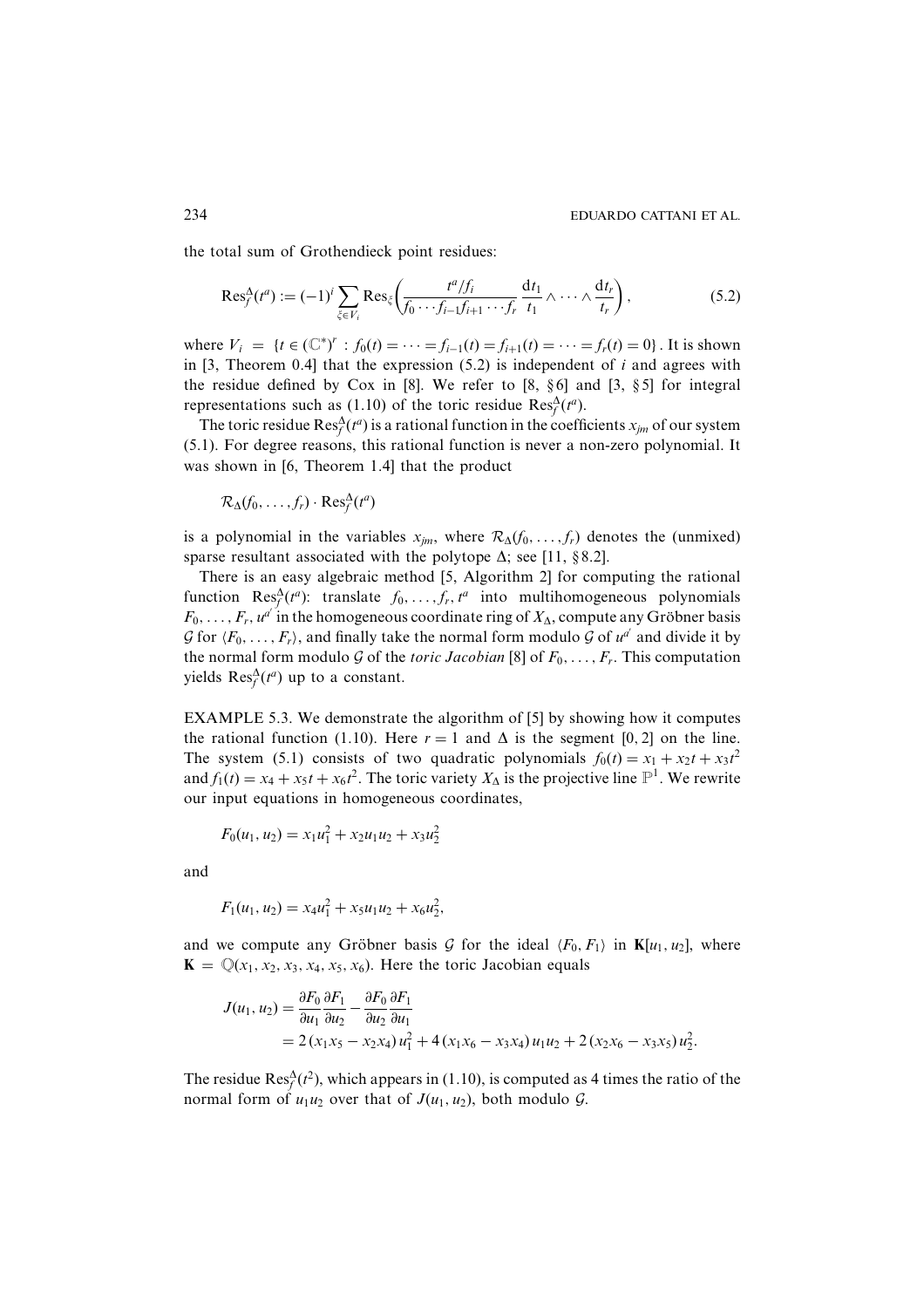To establish the connection to hypergeometric functions, we now consider the Cayley configuration of  $\Delta, \Delta, \ldots, \Delta$ , taken  $r + 1$  times:

$$
\widehat{\Delta} := \bigcup_{i=0}^r (\{e_i\} \times \Delta) \subset \mathbb{Z}^{r+1} \times \mathbb{Z}^r = \mathbb{Z}^{2r+1}.
$$

The points in  $\widehat{\Delta}$  are labeled by the variables  $x_{im}$  for  $i = 0, ..., r$  and  $m \in \Delta$ .

# **LEMMA 5.4.** The configuration  $\widehat{\Delta}$  is gkz-rational.

*Proof.* Let  $a \in Int((r+1) \cdot \Delta)$  and  $f_0, \ldots, f_r$  generic Laurent polynomials as in (5.1). It follows from either the definition or [5, Algorithm 2] that  $\text{Res}_{f}^{\Delta}(t^a)$  is a homogeneous function with respect to the grading induced by  $\widehat{\Delta}$ ; that is, it satisfies the equations defined by the operators  $(1.2)$  for a suitable parameter vector. It follows from [5, Theorem 7] that  $\text{Res}_{f}^{\Delta}(t^{a})$  is also annihilated by the operators (1.1). Hence  $\operatorname{Res}^{\Delta}_{f}(t^{a})$  is a rational  $\widehat{\Delta}$ -hypergeometric function.

The discriminant associated with  $\Delta$  equals the resultant  $\mathcal{R}_{\Delta} = R_{\Delta,\Delta,...,\Delta}$ , by Proposition 5.1. This resultant is not a monomial, for instance, by [11, Corollary 8.2.3]. We showed in [6, Theorem 1.4] that  $\mathcal{R}_{\Delta} \cdot \text{Res}_{f}^{\Delta}(t^{a})$  is a polynomial. It remains to be seen that the toric residue  $\text{Res}_{f}^{\Delta}(t^{a})$  itself is non-zero for at least one lattice point  $a \in Int((r+1)\cdot \Delta)$ . Recall from [8, Theorem 5.1] and [6, Proposition 1.2] that the polynomial

$$
j(t) = \det \begin{pmatrix} f_0 & f_1 & \dots & f_r \\ t_1 \frac{\partial f_0}{\partial t_1} & t_1 \frac{\partial f_1}{\partial t_1} & \dots & t_1 \frac{\partial f_r}{\partial t_1} \\ \vdots & \vdots & \ddots & \vdots \\ t_r \frac{\partial f_0}{\partial t_r} & t_r \frac{\partial f_1}{\partial t_r} & \dots & t_r \frac{\partial f_r}{\partial t_r} \end{pmatrix}
$$

is supported in Int( $(r + 1) \cdot \Delta$ ) and Res<sub>f</sub>( $j(t)$ ) = n! vol( $\Delta$ ). Here the operator  $\text{Res}_{t}^{\Delta}(\cdot)$  is extended from monomials  $t^{a}$  to the polynomial  $j(t)$  by linearity. At least one of the residues  $\text{Res}_{f}^{\Delta}(t^{a})$  as a runs over Int( $(r + 1) \cdot \Delta$ ), does not vanish and hence is a non-Laurent rational  $\widehat{\Delta}$ -hypergeometric function.  $\Box$ 

**EXAMPLE** 5.5. The reciprocal of the determinant is a hypergeometric function. To see this, take  $\Delta$  to be the unit simplex, so that,  $f_i = x_{i0} + x_{i1}t_1 + \cdots + x_{ir}t_r$  in affine coordinates on  $X_{\Delta} = \mathbb{P}^r$ . The scaled simplex  $(r + 1) \cdot \Delta$  has a unique interior lattice point a, and Res<sup> $\Delta$ </sup>( $t^a$ ) = 1/det( $x_{ij}$ ). Here the Cayley configuration  $\widehat{\Delta}$  is the product of two r-simplices  $\Delta \times \Delta$ . We conclude that  $1/\det(x_{ii})$  is a rational  $\Delta \times \Delta$ hypergeometric function.

We are now prepared to complete the proof of our main result.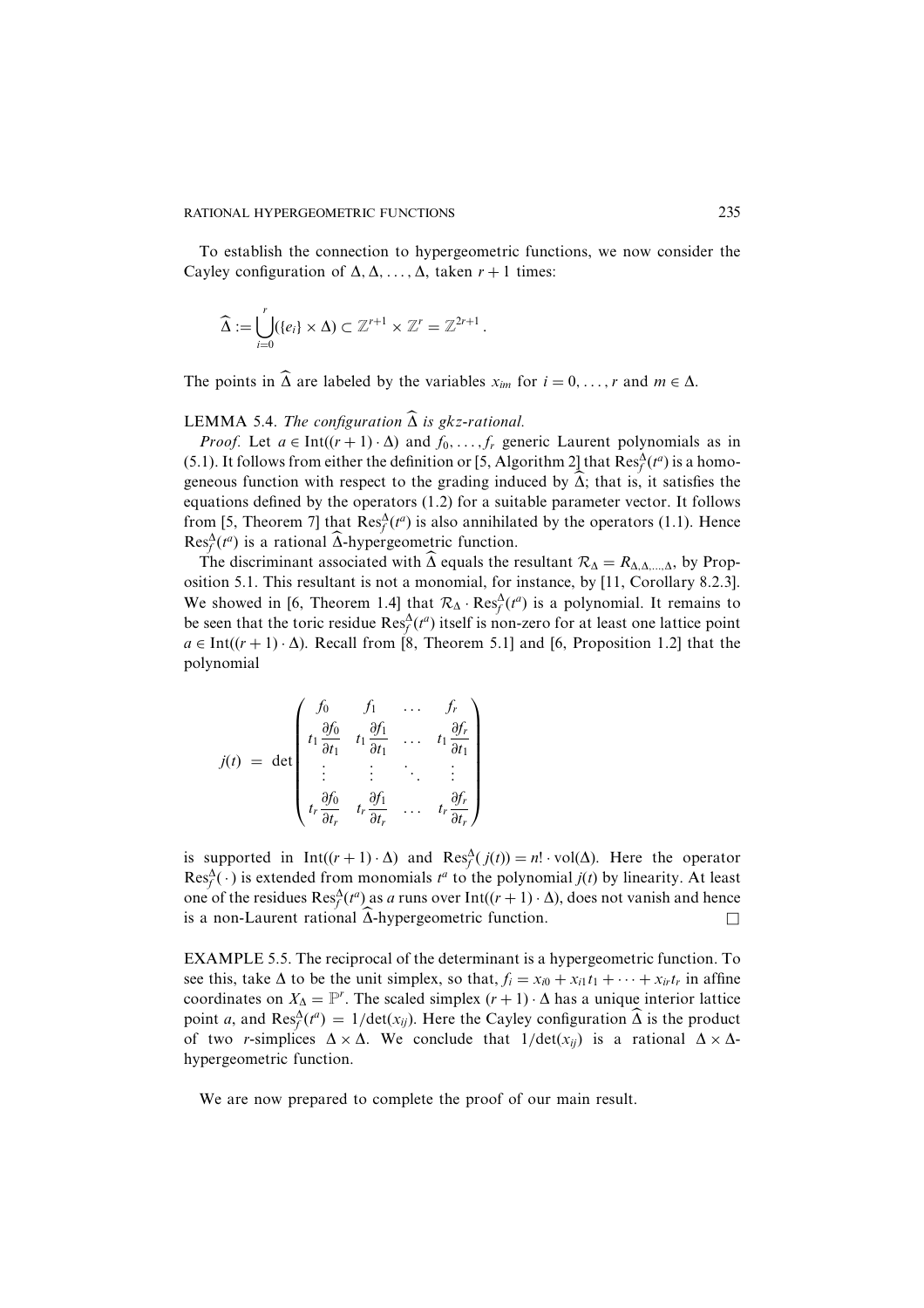*Proof of the if direction in Theorem 1.5.* Let A be an essential Cayley configuration with  $A_0, A_1, \ldots, A_r$  as in (1.8). Let  $\Delta$  be the set of all lattice points in a convex polytope containing all the configurations  $A_i$  for  $i = 0, 1, ..., r$ . Then,  $\Delta$  is full-dimensional and  $A \subseteq \Delta$ .

Consider configurations  $B_0, \ldots, B_r$  in  $\mathbb{Z}^r$  such that  $A_i \subseteq B_i \subseteq \Delta$  for  $i = 0, \ldots, r$ . The corresponding Cayley configuration  $B$  is still essential, since the Minkowski sum  $\sum_{i \in I} B_i$  has affine dimension at least |*I*|. This property holds for *A* and it does for  $B$ . We conclude from Proposition 5.1 that the Cayley configuration  $B$  is non-degenerate and  $D_B = R_{B_0,...,B_r}$ .

We would like to show that, in fact, any such configuration  $B$  must be gkz-rational. We proceed by induction on the cardinality of  $\widehat{\Delta} \setminus B$ . The base case is cardinality zero: if  $B = \widehat{\Delta}$  then B is gkz-rational by Lemma 5.4.

For the induction step we may suppose that  $\tilde{B}$  is obtained from B by removing a point b from  $B_0 \setminus A_0$  and assume, inductively, that f is a rational B-hypergeometric function which contains the discriminant  $D_B$  in its denominator. Let us denote by t the variable associated with b and by  $\tilde{x}$  the variables associated with  $\tilde{B}$ . Expand as in  $(3.2)$ :

$$
f(\tilde{x}; t) = \sum_{\ell \ge \ell_0} R_{\ell}(\tilde{x}) \cdot t^{\ell}, \qquad (5.3)
$$

where each  $R_{\ell}(\tilde{x})$  is a rational  $\tilde{B}$ -hypergeometric function. We may now argue as in the proof of Theorem 1.2; since B and  $\tilde{B}$  have affine dimension 2r it follows from Lemma 3.2 that the B discriminant  $D_{\tilde{B}}$  divides the specialization  $D_{B}|_{t=0}$ . Hence, for some  $\ell$ , the rational function  $R_{\ell}(\tilde{x})$  will lie strictly in the field of fractions of the domain  $\mathbb{C}[\tilde{x}, \tilde{x}^{-1}]_{(D_{\tilde{p}})}$  and, consequently, will be a rational *B*-hypergeometric function which contains the discriminant  $D_{\tilde{B}}$  in its denominator. In summary, the configuration  $\tilde{B} = B \setminus \{b\}$  inherits the property of being gkz-rational from the configuration  $B$ . By induction, we conclude that  $A$  is gkz-rational.  $\Box$ 

The results in this paper raise many questions about rational hypergeometric functions. The most obvious one is whether Conjectures 1.3 and 1.4 are true for toric varieties other than hypersurfaces, curves, surfaces and threefolds. Another question which concerns the number of rational solutions is the following: Is the dimension of the vector space of rational function solutions to the hypergeometric system  $H_A(\beta)$  always bounded by the normalized volume of A? This volume is the degree of  $X_A$ ; see (1.3).

It would be nice to extend the observation in Example 5.5 from determinants to hyperdeterminants. Following [11, Chapter 14], the *hyperdeterminant* is the discriminant (= dual hypersurface) associated with any Segre variety  $X_A = \mathbb{P}^{k_0} \times$  $\mathbb{P}^{k_1} \times \cdots \times \mathbb{P}^{k_r}$ . Suppose  $k_0 \ge k_1 \ge \cdots \ge k_r$ . The corresponding configuration is a product of simplices  $A = \Delta_{k_0} \times \Delta_{k_1} \times \cdots \times \Delta_{k_r}$ . It is known [11, Theorem 14.1.3] that A is non-degenerate if and only if  $k_0 \le k_1 + k_2 + \cdots + k_r$ . The case of equality  $k_0 = k_1 + k_2 + \cdots + k_r$  is of special interest; it defines the *hyperdeterminants of*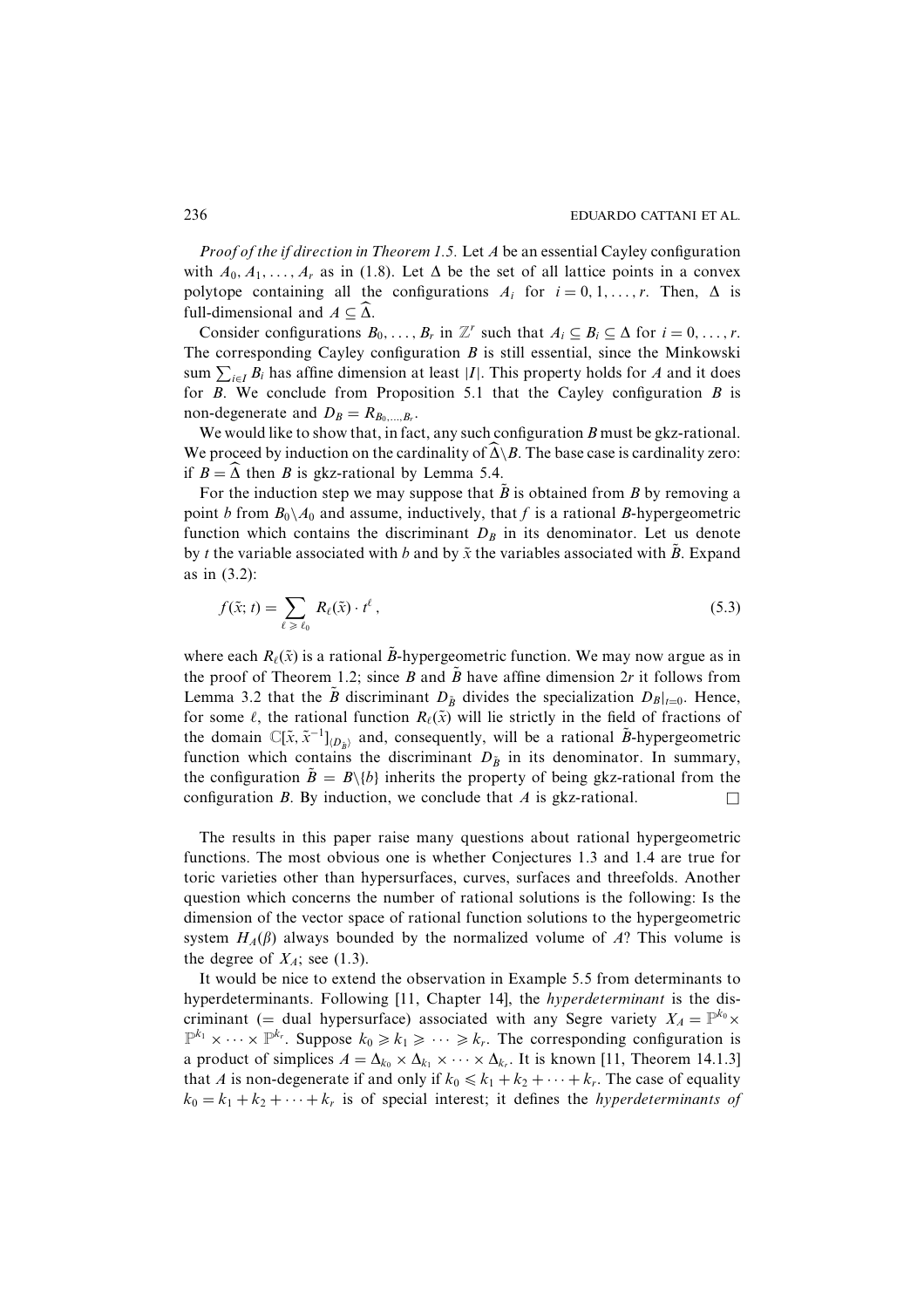*boundary format.* Since in this case  $\vec{A}$  is an essential Cayley configuration, it follows from Theorem 1.5 that  $A$  is gkz-rational. We conjecture the converse of this statement:

CONJECTURE 5.6. Let A be the product of simplices  $\Delta_{k_0} \times \Delta_{k_1} \times \cdots \times \Delta_{k_r}$  where  $k_0 \geqslant \cdots \geqslant k_r$ . Then A is gkz-rational if and only if  $k_0 = k_1 + \cdots + k_r$ .

Finally, we would like to undertand the relation between toric residues and rational hypergeometric functions. Although this is not explicit in the proof of Theorem 1.5, one can show that every essential Cayley configuration admits rational hypergeometric functions which are toric residues and whose denominators are multiples of the A-discriminant. However, as the following example shows, it is too much to expect a 'Universality Theorem for Toric Residues' asserting that the space of rational hypergeometric functions is spanned by Laurent polynomials and toric residues.

Let A be the Cayley configuration of the segments  $\{0, 1\}$  and  $\{0, 2\}$ . The following rational function is A-hypergeometric:

$$
f(x_1, x_2, x_3, x_4) = \frac{x_4(-x_1^4x_4^2 - 6x_1^2x_2^2x_3x_4 + 3x_2^4x_3^2)}{x_2^2(x_2^2x_3 + x_1^2x_4)^3}.
$$

This is not a toric residue because the degree is zero in the variables  $\{x_3, x_4\}$ . However, an appropriate derivative of  $f$  will be a toric residue. For example,

$$
\frac{\partial f}{\partial x_4} = 3 \frac{x_3 (x_1^4 x_4^2 - 6x_1^2 x_2^2 x_3 x_4 + x_2^4 x_3^2)}{(x_2^2 x_3 + x_1^2 x_4)^4}
$$

agrees, up to constant, with the toric residue in  $\mathbb{P}^1$  associated with the differential form

$$
\frac{t^4}{(x_1 + x_2 t)^4 \cdot (x_3 + x_4 t^2)} \frac{\mathrm{d}t}{t}
$$

This leads us to the following general conjeture:

CONJECTURE 5.7. Every rational A-hypergeometric function f has an iterated derivative

$$
\frac{\partial^{i_1+\dots+i_s}}{\partial x_1^{i_1}\cdots\partial x_s^{i_s}} f
$$

which is a toric residue defined by some facial subset of  $A$ .

This conjecture has been verified in [7] for Lawrence liftings (see [17, Chapter 7]), a class of configurations which plays an important role in combinatorics.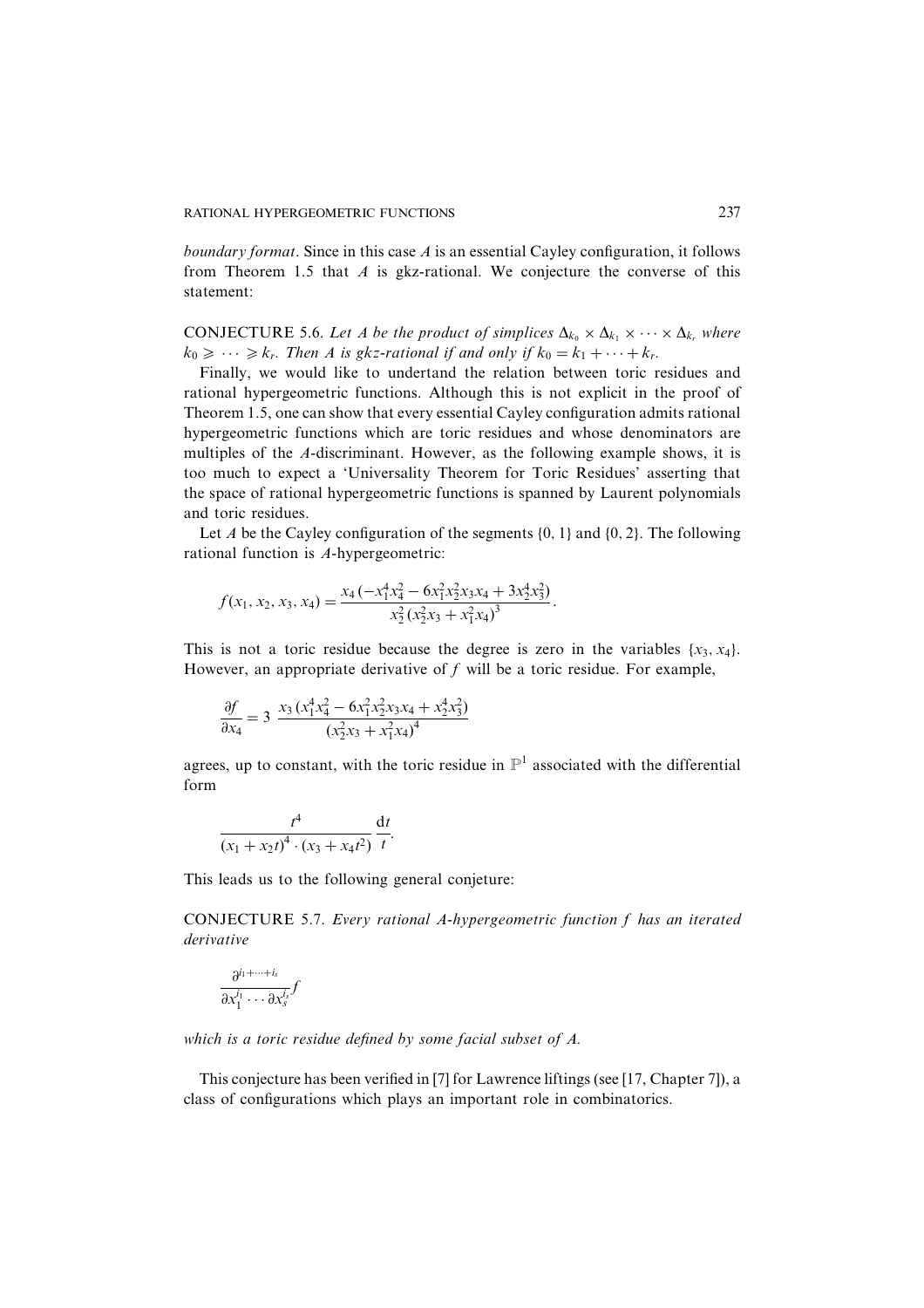# **Acknowledgements**

This work started while the authors were visiting the Mathematical Sciences Research Institute (MSRI Berkeley) during the special semester (Fall 1998) on 'Symbolic Computation in Geometry and Analysis'. We wish to thank MSRI for its hospitality and for the wonderful working atmosphere it provided. We are very grateful to Mircea Mustață for the proof of Lemma 3.3 and to Laura Matusevich who devised the technique to dispose of some of the exceptional configurations in Section 4. Alicia Dickenstein was partially supported by UBACYT TX94 and CONICET, Argentina. Bernd Sturmfels was partially supported by NSF Grant DMS-9970254.

#### **References**

- 1. Adolphson, A.: Hypergeometric functions and rings generated by monomials, Duke Math. J. 73 (1994), 269-290.
- $2<sub>1</sub>$ Batyrev, V.: Dual polyhedra and mirror symmetry for Calabi–Yau hypersurfaces in toric varieties, J. Algebraic Geom. 3 (1994), 493-535.
- 3. Cattani, E., Cox, D. and Dickenstein, A.: Residues in toric varieties, Compositio Math. 108  $(1997)$ , 35-76.
- 4. Cattani, E., D'Andrea, C. and Dickenstein, A.: The A-hypergeometric system associated with a monomial curve, *Duke Math. J.* 99 (1999), 179-207.
- 5. Cattani, E. and Dickenstein, A.: A global view of residues in the torus, J. Pure Appl. Algebra 117/118 (1997), 119-144.
- 6. Cattani, E., Dickenstein, A. and Sturmfels, B.: Residues and resultants, J. Math. Sci. Univ. Tokyo 5 (1998), 119-148.
- 7. Cattani, E., Dickenstein, A. and Sturmfels, B.: Binomial residues, Submitted, http://anXiv.org/abs/math.A6/0003178.
- 8. Cox, D.: Toric residues, Arkiv Mat. 34 (1996), 73-96.
- 9. Gel'fand, I. M., Zelevinsky, A. and Kapranov, M.: Hypergeometric functions and toral manifolds, *Funct. Anal. Appl.* 23 (1989), 94-106.
- 10. Gel'fand, I. M., Kapranov, M. and Zelevinsky, A.: Generalized Euler integrals and A-hypergeometric functions, Adv. in Math. 84 (1990), 255-271.
- 11. Gel'fand, I. M., Kapranov, M. and Zelevinsky, A.: Discriminants, Resultants, and Multidimensional Determinants, Birkhäuser, Boston, 1994.
- 12. Kapranov, M. M., Sturmfels, B. and Zelevinsky, A. V.: Chow polytopes and general resultants, *Duke Math. J.* 67 (1992), 189-218.
- 13. Khovanskii, A. G.: Newton polyhedra and the genus of complete intersections, Funct. Anal. Appl. 12 (1978), 51-61.
- 14. Matsumura, H.: Commutative Ring Theory, Cambridge Univ. Press, 1986.
- 15. Pedersen, P. and Sturmfels, B.: Product formulas for resultants and Chow forms, Math. Zeit. 214 (1993), 377-396.
- 16. van der Put, M. and Singer, M. F.: Galois Theory of Difference Equations, Lecture Notes in Math. 1666. Springer, New York, 1997.
- 17. Sturmfels, B.: Gröbner Bases and Convex Polytopes, Amer. Math. Soc., Providence, 1995